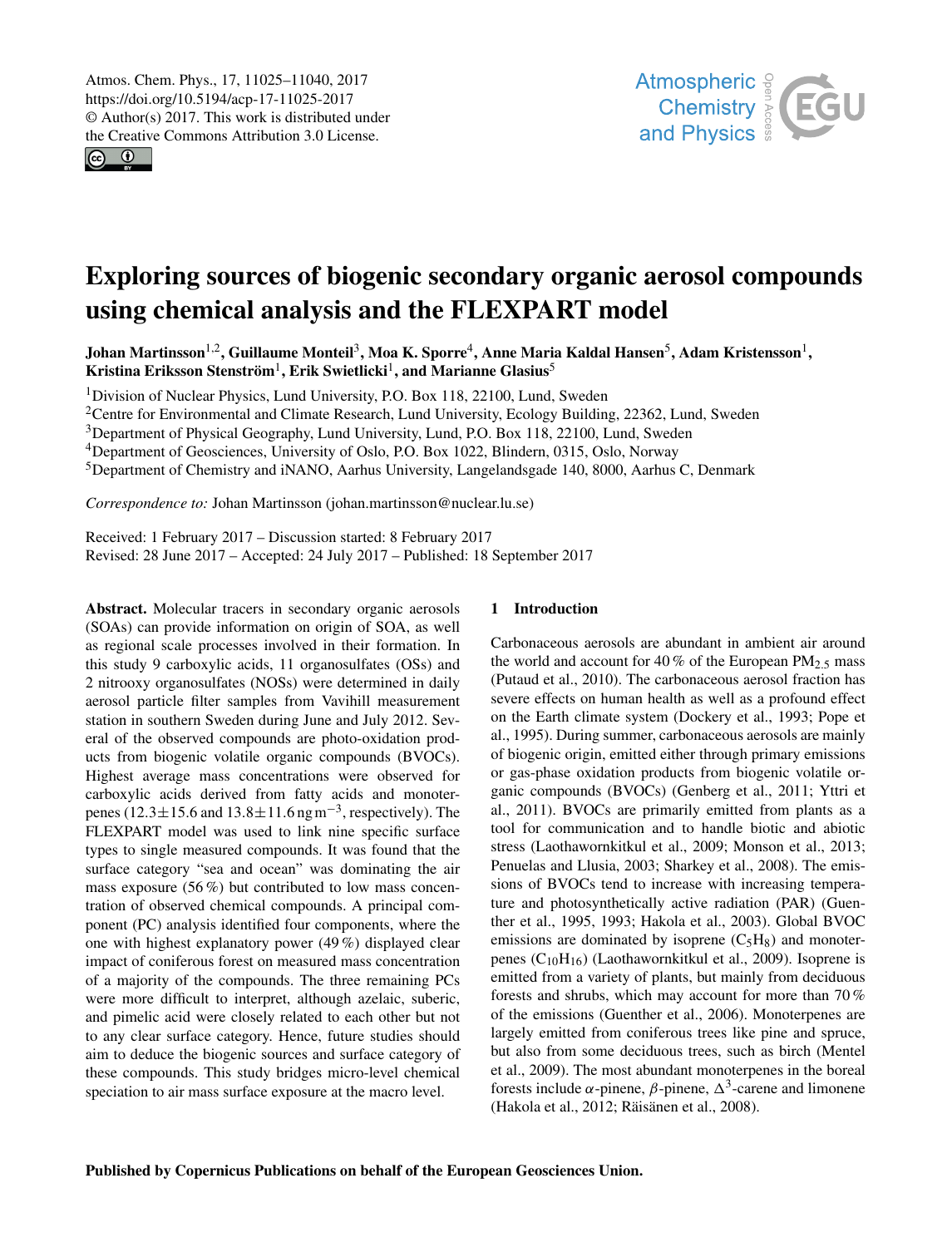Biogenic secondary organic aerosols (BSOAs) are formed by photo-oxidation of BVOCs, a process which tends to lower the saturation vapor pressure of the oxidation products relative to that of the BVOCs, thus forcing the gas-phase products to partition in the aerosol phase. BSOA has been shown to dominate over combustion source aerosols during summer (Genberg et al., 2011; Yttri et al., 2011). Yttri et al. (2011) performed source apportionment at four sites in Scandinavia during August 2009 and found that the biogenic contribution to the carbonaceous aerosol dominated (69–86 %) at all four sites. Genberg et al. (2011) performed a 1-year source apportionment at one site in southern Sweden where they apportioned 80% of the summertime carbonaceous aerosol to biogenic sources. Gelencser et al. (2007) also reported biogenic source dominance (63–76 %) of the carbonaceous aerosol at six sites in south-central Europe during summer. Castro et al. (1999) observed a maximum and minimum in SOA in Europe during summer and winter, respectively. The relative SOA contribution was higher in rural forest and ocean measurement sites compared to urban sites (Castro et al., 1999).

BSOA consists of a myriad of organic compounds. Small (carbon number:  $C_3 - C_6$ ) and larger ( $C_7 - C_9$ ) dicarboxylic acids are highly hydrophilic and hygroscopic, which have shown to result in potential strong climate effect due to their cloud condensation properties (Cruz and Pandis, 1998; Kerminen, 2001). Dicarboxylic acid contribution to carbon mass has been estimated to  $1-3\%$  in urban and semi-urban areas and up to 10 % in remote marine areas (Kawamura and Ikushima, 1993; Kawamura and Sakaguchi, 1999). Primary aerosol sources of dicarboxylic acids in atmospheric aerosols include ocean emissions, engine exhausts and biomass burning (Kawamura and Kaplan, 1987; Kundu et al., 2010; Mochida et al., 2003). However, the main source of dicarboxylic acids are oxidation/photo-oxidation processes of VOCs (Zhang et al., 2010). These VOC precursors may originate from both anthropogenic and biogenic sources (Mochida et al., 2003). However, BVOCs constitute more than 50 % of all atmospheric VOCs, which is approximately equal to 1150 Tg carbon yr<sup>-1</sup> (Guenther et al., 1995; Hallquist et al., 2009).

Organosulfates (OSs) and nitrooxy organosulfates (NOSs) are low-volatility SOA products that in recent years have gained increased attention due to their potential properties as tracers for atmospheric ageing of aerosols in polluted air masses (Hansen et al., 2015, 2014; Kristensen, 2014; Kristensen and Glasius, 2011; Nguyen et al., 2014). Many of these compounds are formed from isoprene and monoterpene oxidation products that react with sulfuric acid in the aerosol phase (Iinuma et al., 2007; Surratt et al., 2010, 2007b). Since atmospheric sulfuric acid is mainly of anthropogenic origin (Zhang et al., 2009), presence of OSs from biogenic organic precursors thus indicates an effect of anthropogenic influence on BSOA (Hansen et al., 2014). Recently, OSs from anthropogenic organic precursors such as alkanes and polycyclic aromatic hydrocarbons (PAHs) have also been discovered (Riva et al., 2016, 2015). Tolocka and Turpin (2012) estimated that OSs could comprise up to 10 % of the total organic aerosol mass in the US.

Many carboxylic acids and OSs originate from biogenic sources, however, the exact vegetation types emitting the precursor are poorly explored (Mochida et al., 2003; Tolocka and Turpin, 2012). Coniferous forests, deciduous forests, arable land, pastures etc. are all examples of potential BVOCs sources. Information on specific land surface type BVOCs and BSOA emissions is potentially crucial if an increased understanding should be reached on how land-use changes will affect organic aerosol levels and composition. Van Pinxteren et al. (2010) demonstrated how air mass exposure to land cover affected the measured size-resolved organic carbon (OC), elemental carbon (EC) and inorganic compounds at a receptor site in Germany by using the HYS-PLIT model. Yttri et al. (2011) measured one dicarboxylic acid (pinic acid), four OSs and two NOSs at four locations in Scandinavia and connected this measurement data to the FLEXPART model (Stohl et al., 2005) footprint of specific surface landscape types. They used 13 types of surface landscapes and found that the two NOSs (MW 295 and MW 297, both formed from monoterpenes) correlated with air mass exposure to mixed forest (Yttri et al., 2011).

In this study, a comprehensive measurement campaign was conducted in order to investigate sources and levels of BSOA. Thirty-eight sequential 24 h filter samples were analysed for 9 species of carboxylic acids, 11 species of OSs and 2 species of NOSs at a rural background station in southern Sweden. FLEXPART model simulations at the time and location of the observations were then used to estimate the potential origin of the aerosols sampled.

## 2 Methods

## 2.1 Location and sampling

The Vavihill measurement station is a rural background station in southern Sweden  $(56°01'N, 13°09'E; 172 m a.s.l.)$ within ACTRIS (Aerosols, Clouds and Trace gases Research Infrastructure) and EMEP (European Monitoring and Evaluation Programme). The surrounding landscape consists of pastures, mixed forest and arable land. The largest nearby cities are Helsingborg (140 000 inhabitants), Malmö (270 000 inhabitants) and Copenhagen (1 990 000 inhabitants) at a distance of 25, 45 and 50 km, respectively. These cities are in the west and southwest direction from the measurement station. Previous observations have shown that air masses from continental Europe are usually more polluted than air masses from the north and westerly direction, i.e. Norwegian Sea and Atlantic Ocean (Kristensson et al., 2008).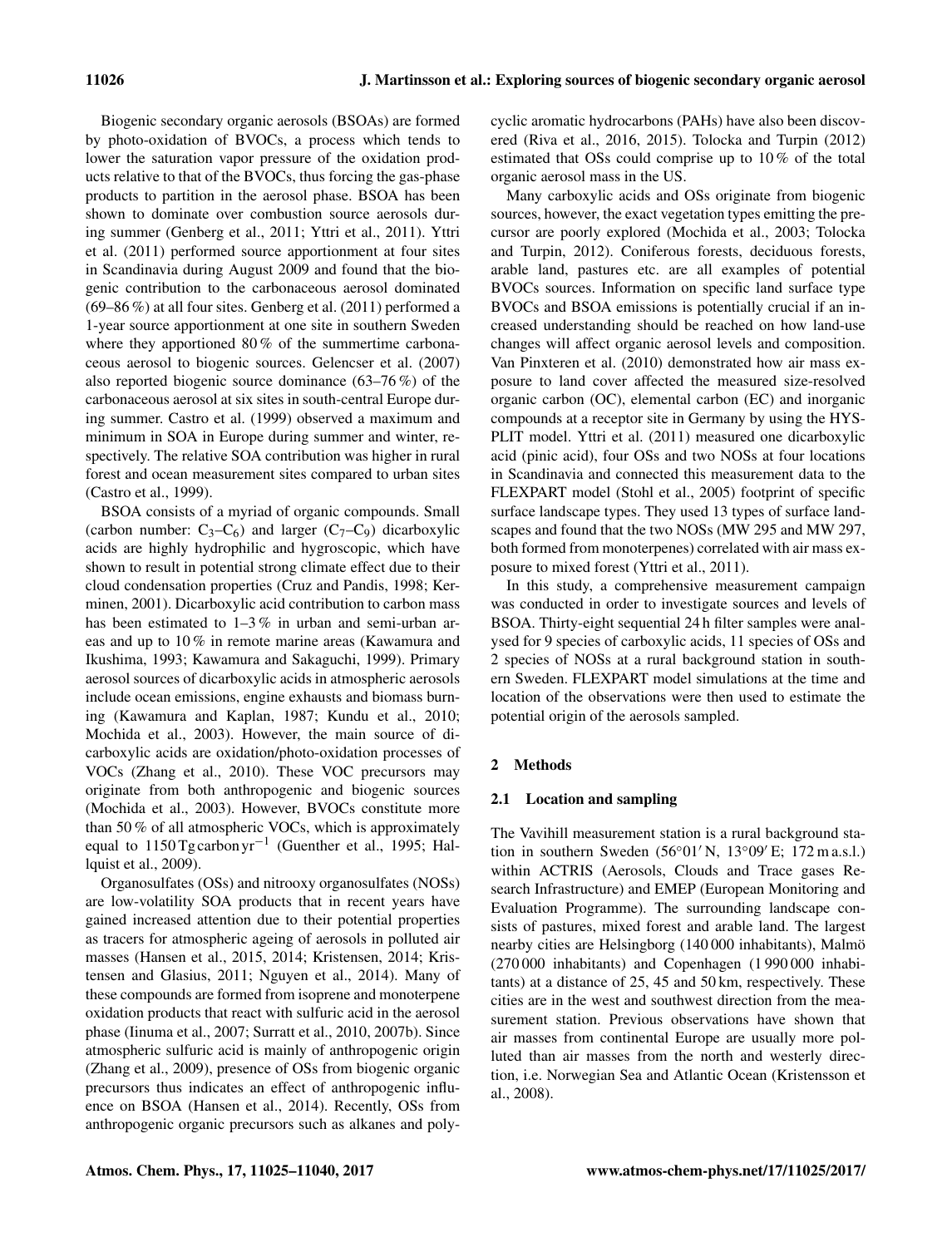Thirty-eight filter samples of aerosols were collected at the Vavihill field station in southern Sweden from 10 June to 18 July 2012. Aerosols were collected on 150 mm quartz fibre filters (Advantec) using a high-volume sampler (Digitel, DHA-80) with a PM<sub>1</sub> inlet. The filters were heated to 900 °C for 4 h prior to sampling, with the purpose of removing adsorbed organic compounds from the filters. The sampling air flow was  $530$  Lmin<sup>-1</sup> and total sampling time per filter was 24 h. Sampled filters were wrapped in aluminium foil and stored at −18 ◦C until extraction.

#### 2.2 BSOA analysis

The method for extraction and analysis is based on previous studies (Hansen et al., 2014; Kristensen and Glasius, 2011; Nguyen et al., 2014) and thus only described briefly here. For extraction each filter was placed in a beaker and spiked with 15 µL of a 100 µg mL<sup>-1</sup> recovery standard (camphoric acid). The filter was covered with 90 % acetonitrile with 10 % Milli-Q water and extracted in a cooled ultrasound bath for 30 min. The extract was filtered through a Teflon filter (0.45 µm pore size, Chromafil) and evaporated until dryness using a rotary evaporator. The sample was then redissolved twice in 0.5 mL 3 % acetonitrile, 0.1 % acetic acid, and stored in a refrigerator  $(3-5\degree C)$  until analysis. The samples were analysed with an ultra-high-performance liquid chromatograph (UHPLC, Dionex) coupled to a quadrupole time-of-flight mass spectrometer (q-TOF-MS, Bruker Daltonics) through an electro-spray ionization (ESI) inlet. The UHPLC stationary phase was an Acquity T3 1.8  $\mu$ m (2.1  $\times$ 100 mm) column from Waters, and the mobile phase consisted of eluent A (0.1 % acetic acid in Milli-Q water) and eluent B (acetonitrile with 0.1 % acetic acid). The operational eluent flow was  $0.3 \text{ mL} \text{min}^{-1}$  and an 18 min multistep gradient was applied: from 1 to 10 min eluent B increased from 3 to 30 %, then eluent B increased to 90 % during 1 min, where it was held for 1 min, before eluent B was increased further to 95 % (during 0.5 min) kept here for 3.5 min before reduction to 3 % (during 0.5 min) for the remaining 0.5 min of the analysis. The ESI-q-TOF-MS instrument was operated in negative ionization mode with a nebulizer pressure of 3.0 bar and a dry gas flow of  $8 \text{ L} \text{min}^{-1}$ . All data were acquired and processed using Bruker Compass software. Analysed dicarboxylic acids are summarized in Table 1 and OSs and NOSs are summarized in Table 2. Authentic standards were used for identification and quantification of all carboxylic acids, while OSs and NOSs were identified based on their MS/MS loss of HSO $_4^-$  ( $m/z = 97$ ) and an additional neutral loss of  $HNO<sub>3</sub>$  ( $u = 63$ ) in the case of NOSs. This work focused on identification of OSs from biogenic organic precursors, since OSs from alkanes and PAHs had not been discovered at the time of the analysis. OSs and NOSs were quantified using surrogate standards of OS 250 derived from β-pinene (synthesized in-house), octyl sulfate sodium salt ( $\geq$  95 % Sigma-Aldrich) or D-mannose-6-sulfate sodium salt ( $\geq 90\%$  Sigma-Aldrich) based on their retention times in the UHPLC-q-TOF-MS system (Table 2). A linear or quadratic relationship between peak area and concentration was demonstrated for all standards and surrogates, and the correlation coefficients,  $R^2$ , of all calibration curves were better than 0.98 ( $n = 7$  data points).

The analytical uncertainty was estimated to be  $\lt 20\%$  for carboxylic acids and  $< 25\%$  for OSs and NOSs. The uncertainty of the absolute concentrations of OSs and NOSs are higher than carboxylic acids due to lack of authentic standards.

#### 2.3 Auxiliary measurements and analysis

PM<sub>2.5</sub> was measured with 1 h time resolution using a tapered element oscillating microbalance (TEOM, Thermo, 8500 FDMS), and estimated uncertainty was less than 25 %. Geographical air mass origin was analysed with the Hybrid Single Particle Lagrangian Integrated Trajectory (HYSPLIT) model (Draxler and Hess, 1998; Stein et al., 2015). Gridded meteorological data from the Center for Environmental Prediction (NCEP) Global Data Assimilation System (GDAS) were used as input by the trajectory model. Back-trajectories were calculated at an hourly frequency 120 h backward in time and the trajectories started 100 m above ground at the Vavihill measurement site. For each filter sample, 24 trajectories were used since the sampling time was 24 h.

#### 2.4 Source apportionment

The concentration and chemical composition of an aerosol sample depends on the trajectory of the sampled air mass in the days preceding the observation (whether or not it comes in contact with a source of aerosols or of aerosol precursors), but also on other meteorological factors such as the temperature and the amount of solar radiation (which control the chemical reactions that lead to production, destruction and transformation of aerosols), and the occurrence of precipitation, which can lead to a rapid scavenging of aerosol particles.

A formal source apportionment would typically involve using a complex chemistry-transport model, able to account for the most important of these factors, and comparing this model results with the observations to validate or refute hypotheses on the origin of the aerosols. The size of our observation dataset is unfortunately too limited for such an exercise to provide meaningful results. Instead, we opted for a much simpler approach: we first used the FLEXPART model to compute back-trajectories corresponding to the air masses sampled. We then used these back-trajectories to estimate the exposure of each sample to various land surface types. Finally, we analysed the relations between the surface type exposures and the aerosols chemical composition of the samples to deduce information about the origin of the sampled aerosols.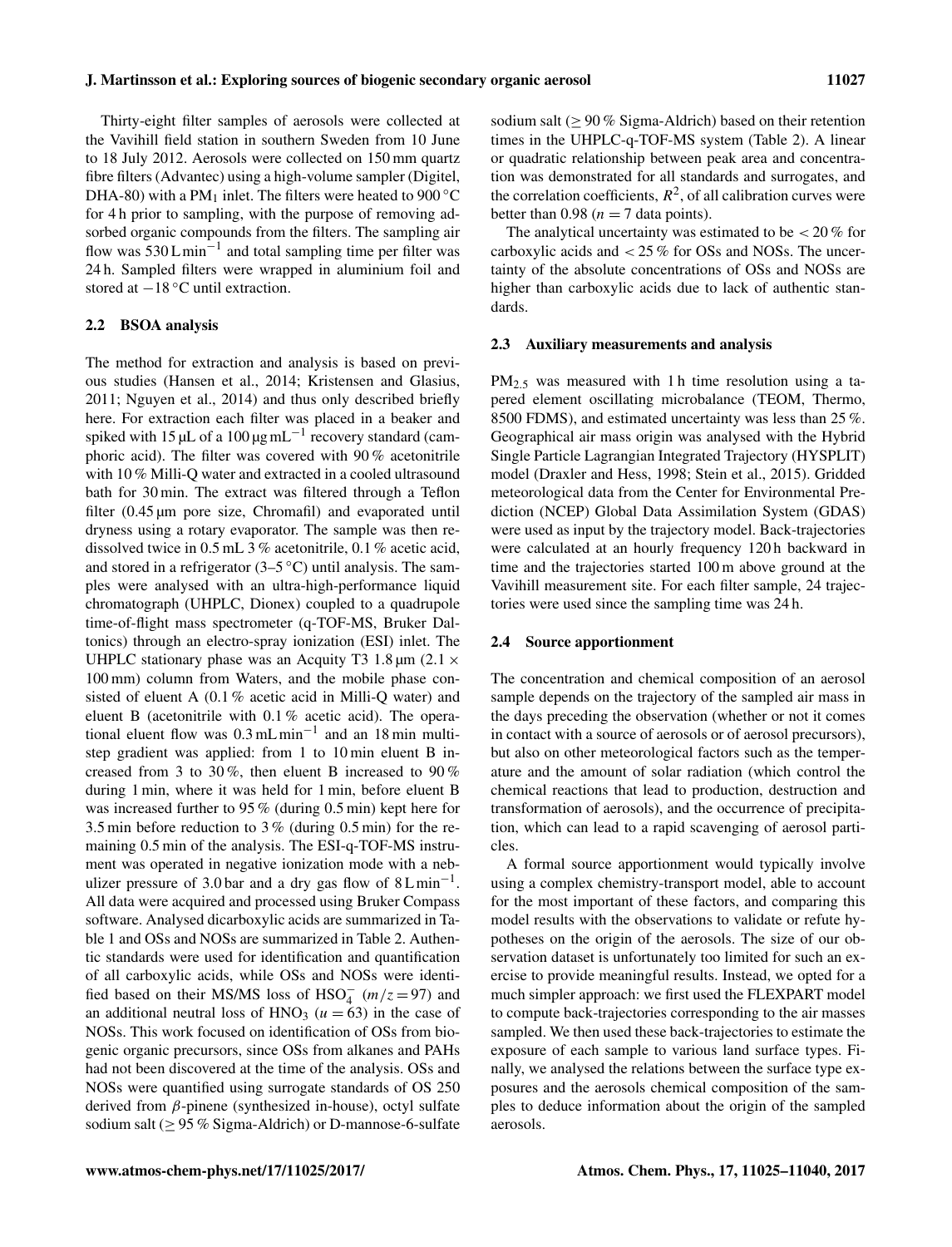**Table 1.** Analysed organic acids in the Vavihill aerosol samples. Measured  $m/z$ , molecular formula, possible molecular structure, suggested precursor and assigned precursor class.

| Precursor class                  | Name                                                | Measured $m/z$ | Molecular<br>formula | Possible<br>structure                              | Suggested<br>precursor                      |
|----------------------------------|-----------------------------------------------------|----------------|----------------------|----------------------------------------------------|---------------------------------------------|
|                                  |                                                     |                |                      | O<br>HO.                                           |                                             |
| Anthropogenic                    | Adipic acid                                         | 145.050        | $\rm{C_6H_{10}O_4}$  | `ОН<br>O                                           | Cyclohexene <sup>a</sup>                    |
|                                  | Pimelic acid                                        | 159.065        | $C_7H_{12}O_4$       | OH<br>HO<br>ő<br>ö                                 | Cycloheptene <sup>a</sup>                   |
| Fatty-acid-derived               | Suberic acid                                        | 173.081        | $C_8H_{14}O_4$       | O<br>HO<br>ÒН<br>ő                                 | Unsaturated fatty acidb,c                   |
|                                  | Azelaic acid                                        | 187.097        | $C_9H_{16}O_4$       | O<br>O<br>нó<br>ÒН                                 | Unsaturated fatty acidb,c                   |
|                                  |                                                     |                |                      | $HO\infty$ OH                                      |                                             |
|                                  | Pinic acid                                          | 185.081        | $C_9H_{14}O_4$       | ≈ο<br>HO <sup>2</sup>                              | $\alpha$ -/ $\beta$ -Pinene <sup>d, e</sup> |
|                                  |                                                     |                |                      |                                                    |                                             |
| First-generation monoterpene     | Pinonic acid                                        | 183.102        | $C_{10}H_{16}O_3$    | FO<br>HO <sup></sup>                               | $\alpha$ -/ $\beta$ -Pinene <sup>d, e</sup> |
|                                  | Terpenylic acid                                     | 171.065        | $C_8H_{12}O_4$       | ,OH<br>O                                           | $\alpha$ -Pinene <sup>f</sup>               |
|                                  |                                                     |                |                      | HO.<br>OH.                                         |                                             |
| Second-generation<br>monoterpene | 3-Methyl-1,2,3-butane-tricarboxylic<br>acid (MBTCA) | 203.055        | $C_8H_{12}O_6$       | Öно<br>Ω                                           | $\alpha$ -Pinene <sup>d</sup>               |
|                                  |                                                     |                |                      | $\frac{0}{\pi}$<br>OH<br>r<br>$\overline{0}$<br>HO |                                             |
|                                  | Diaterpenylic acid acetate (DTAA)                   | 231.086        | $C_{10}H_{16}O_6$    | Ö                                                  | $\alpha$ -Pinene <sup>f</sup>               |

<sup>a</sup> Hatakeyama et al. (1987). <sup>b</sup> Stephanou and Stratigakis (1993). <sup>c</sup> Kawamura and Gagosian (1987). <sup>d</sup> Szmigielski et al. (2007). <sup>e</sup> Ma et al. (2007). <sup>f</sup> Claeys et al. (2009).

## 2.4.1 Footprint computations

For each observation, 7-day footprints (i.e. sensitivity of the observations to surface processes) are computed, using the FLEXPART Lagrangian particle dispersion model in its version 10.0 (Seibert and Frank, 2004; Stohl et al., 2005). The response functions are computed hourly, 7 days backward, on a  $0.2^{\circ} \times 0.2^{\circ}$  grid ranging from 30 to 65° N and from 2° W to 32◦ E. Only one (surface) layer is used, ranging from the surface to 400 m altitude. This choice of a relatively thick surface layer is a compromise between the necessity to account for a maximum of the aerosol production, which does not occurs only at the earth (or canopy) surface, and the fact that the higher the altitude, the more mixed the air. This setting also means that we do not compute the sensitivity of the observations to aerosol production/destruction above 400 m. Even though aerosol formation occurs throughout the whole troposphere (de Reus et al., 2000), it would be impossible, with our simple model approach, to distinguish in situ aerosol production from long-range transport.

Each footprint was computed based on the dispersion 7 days backward in time of 100 000 particles. An average particle size of 250 nm was used, with a size distribution parameter ("dsigma") of 12.5, meaning that 68 % of the total particles mass is in a  $250/12.5$  to  $250 \times 12.5$  nm range. Previous particle-size measurements at Vavihill measurement station have shown a distribution around a mean of ∼ 100 nm (Kristensson et al., 2008). The particles density was set to 1500 kgm−<sup>3</sup> . We briefly discuss the impact of these selected parameters in Sect. 3.4. FLEXPART configuration files are provided in the Supplement.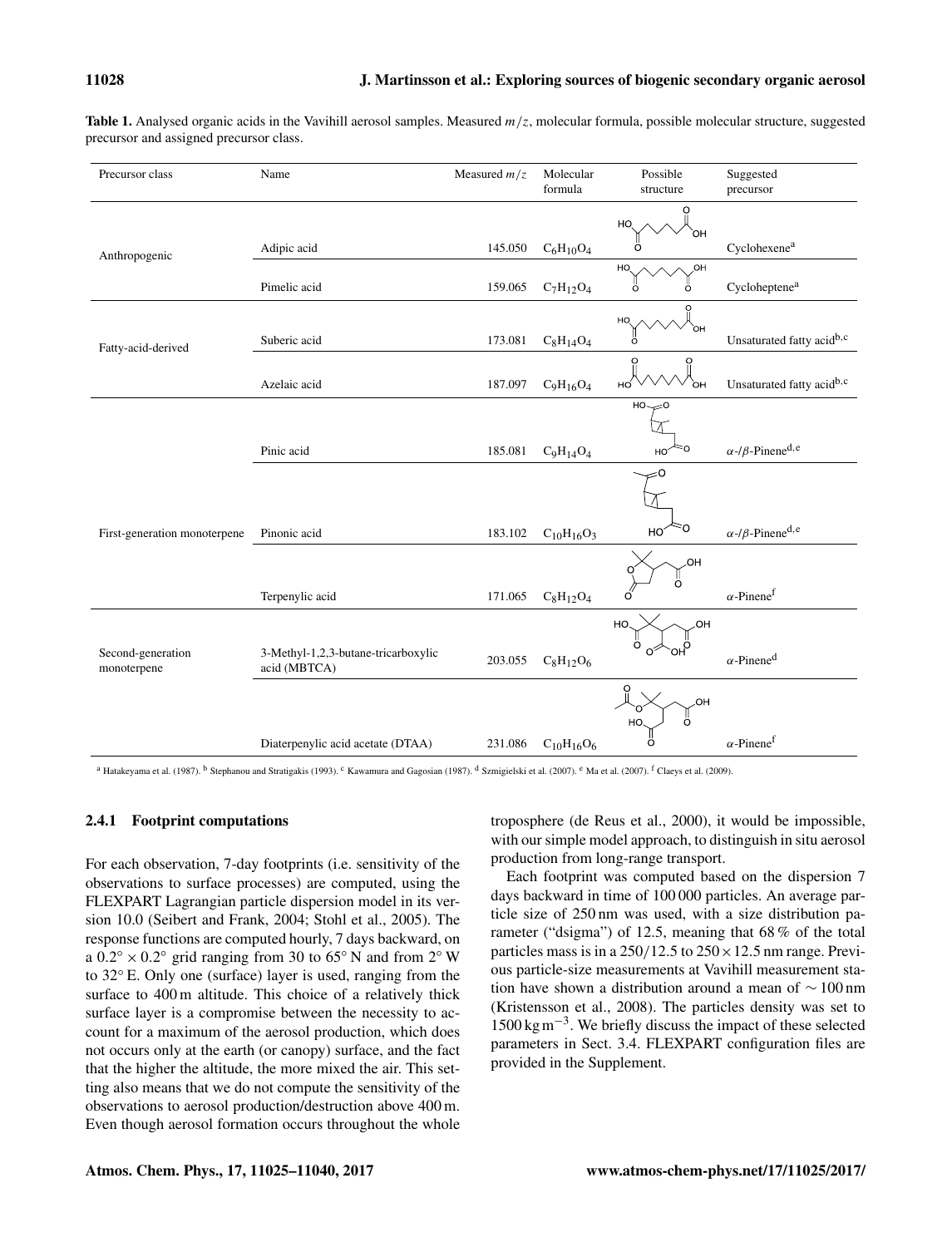**Table 2.** Analysed organosulfates (OSs) and nitrooxy organosulfates (NOSs) in the Vavihill aerosol samples. Measured  $m/z$ , molecular formula, possible molecular structure, suggested precursor and assigned precursor class.

| Precursor class            | Name                  | Measured $m/z$ | Molecular<br>formula | Possible<br>structure                                               | Suggested<br>precursor                                                                       |
|----------------------------|-----------------------|----------------|----------------------|---------------------------------------------------------------------|----------------------------------------------------------------------------------------------|
|                            | OS 140 <sup>1</sup>   | 138.970        | $C_2H_4O_5S$         | $\overline{q}$<br>OSO <sub>3</sub> H                                | Glycolaldehyde <sup>a</sup>                                                                  |
| Isoprene/<br>anthropogenic | OS 154 <sup>1</sup>   | 152.985        | $C_3H_6O_5S$         | ဂူ<br>OSO <sub>3</sub> H                                            | Hydroxyacetone <sup>a</sup> /methacrolein <sup>b</sup> /<br>methyl vinyl ketone <sup>b</sup> |
|                            | $OS$ 156 <sup>1</sup> | 154.961        | $C_2H_4O_6S$         | $\Omega$<br>.08O <sub>3</sub> H<br>HO                               | Glycolic acid <sup>c,d</sup> /methyl vinyl ketone <sup>b</sup>                               |
|                            | OS 170 <sup>1</sup>   | 168.979        | $C_3H_6O_6S$         | OSO <sub>3</sub> H<br>HO                                            | Methylglycolic acid <sup>c,d</sup>                                                           |
|                            | OS 200 <sup>1</sup>   | 198.991        | $C_4H_8O_7S$         | HO <sup>-</sup><br>$\cos \theta_3 H$<br>ÒН                          | 2-Methylglyceric acida,e                                                                     |
|                            | OS 212 <sup>1</sup>   | 210.991        | $C_5H_8O_7S$         | O<br>,OH<br>OSO <sub>3</sub> H<br>OH                                | Isoprene <sup>f,g</sup>                                                                      |
|                            |                       |                |                      | OH<br>$\Omega$<br>OH<br>OSO <sub>4</sub> H                          |                                                                                              |
| Isoprene                   | OS 214 <sup>1</sup>   | 213.007        | $C_5H_{10}O_7S$      | More isomers                                                        | Isoprenef                                                                                    |
|                            | OS 216 <sup>1</sup>   | 215.021        | $C_5H_{12}O_7S$      | OSO <sub>3</sub> H<br>HO.<br>`OH<br>ÒН                              | $C_5$ -epoxydiols from isoprene (IEPOX) <sup>h</sup>                                         |
|                            | OS 250 <sup>2</sup>   | 249.080        | $C_{10}H_{18}O_5S$   | ,OH<br>.<br>.OSO <sub>3</sub> H<br>More isomers                     | $\alpha$ -/ $\beta$ -Pinene and<br>limonene <sup>f</sup>                                     |
|                            |                       |                |                      | Ô<br>$.$ OSO $_3$ H                                                 |                                                                                              |
| Monoterpene                | OS $268^2$            | 267.053        | $C_9H_{16}O_7S$      | ÒΗ<br>Ò.                                                            | Limonenef                                                                                    |
|                            | OS 280 <sup>2</sup>   | 279.054        | $C_{10}H_{16}O_7S$   | OSO <sub>3</sub> H<br>Ö<br>OH.                                      | $\alpha$ -/ $\beta$ -Pinene <sup>f</sup>                                                     |
| Monoterpene NOS            | NOS 295 <sup>3</sup>  | 294.062        | $C_{10}H_{17}O_7NS$  | HO <sub>3</sub> SO <sub>3</sub><br>ONO <sub>2</sub><br>More isomers | $\alpha$ -/ $\beta$ -Pinene,<br>Limonenea,f                                                  |
|                            | NOS 297 <sup>2</sup>  | 296.044        | $C_9H_{15}O_8NS$     | OSO <sub>3</sub> H<br>More isomers                                  | Limonenef                                                                                    |

<sup>a</sup> Surratt et al. (2007a). <sup>b</sup> Schindelka et al. (2013). <sup>c</sup> Olson et al. (2011). <sup>d</sup> Shalamzari et al. (2013). <sup>e</sup> Gomez-Gonzalez et al. (2008). <sup>f</sup> Surratt et al. (2008). <sup>g</sup> Hettiyadura et al. (2015). h Surratt et al. (2010). The OSs and NOSs were quantified with D-mannose 6-sulfate (1),  $\beta$ -pinene OS 250 (2) or octyl sulfate (3).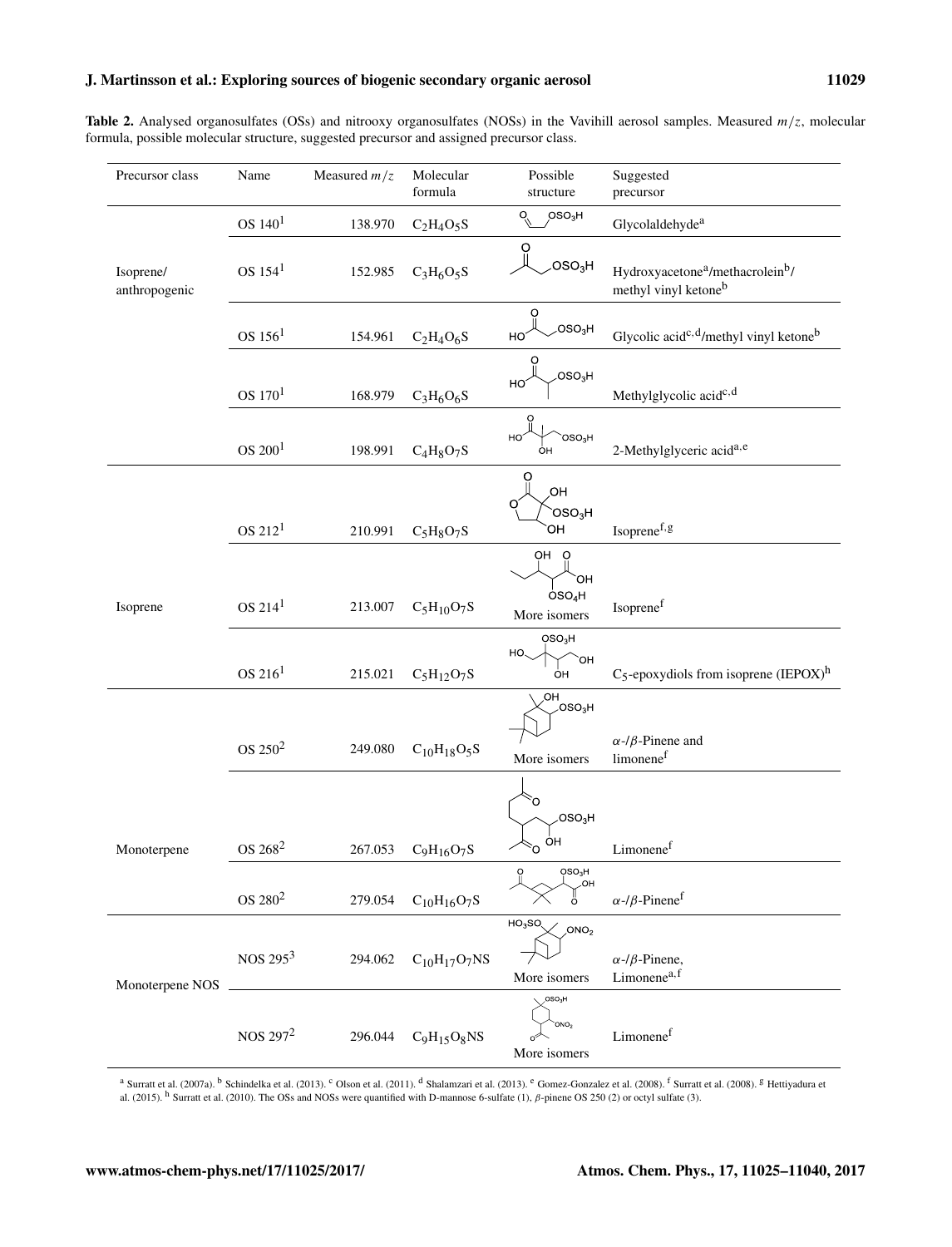## 2.4.2 Land surface type exposures

To compute the exposure of each sample to different land surface types, we coupled the information from the footprints to the CORINE 2012 land cover map (Copernicus, 2012). CORINE 2012 is a high-resolution  $(250 \text{ m} \times 250 \text{ m})$  map of the land surface types in the European Union (44 land surface categories, to which we added a "sea and ocean" category). The exposure  $E_i$  of one observation to the land type  $i$  is given by  $E_i = \sum_j f_j^i R_j$ , where *j* is one pixel of the domain,  $f_j^i$  is the fraction of the land surface type i in that pixel, and  $\overrightarrow{R}_i$  is the sensitivity of the observation to that pixel (i.e. the value of the footprint at that location), divided by the height of the surface layer (400 m) and by the size of the grid cell.

It is important to remember that since aerosol formation/destruction along the particles trajectories is not accounted for in the FLEXPART simulations (except for deposition processes), these land surface exposures are not a proper source apportionment, only a tool to interpret the observations.

## 2.4.3 Principal component analysis (PCA)

In order to deduce potential sources of measured BSOA compounds a PCA was performed on measured chemical compounds together with air mass exposure to the landscape surface types derived from the FLEXPART model. The principle of PCA is that if measured parameters from the same source are strongly correlated they are treated as one principal component (PC), i.e. PCA identifies variables that have a prominent role by analysis of correlation and variance. PCA has been an extensively used tool in order to reduce the complexity of atmospheric data and has been applied in several studies on aerosol chemical composition (Almeida et al., 2006; Chan and Mozurkewich, 2007; Ito et al., 2004; Nyanganyura et al., 2007; van Pinxteren et al., 2010, 2014; Viana et al., 2006; Wehner and Wiedensohler, 2003). PCA with VARIMAX rotation was performed by using the software SPSS (version 23, IBM). VARIMAX rotation was chosen due to its property of producing uncorrelated PCs, which aids interpretation of the data. In PCA, it is of good practice to transform all variables into a standardized format (i.e. Z score); however, the PCA solution from the standardized variables did not differ from the unstandardized one. Hence, unstandardized variables were used in the analysis. Extracted factors were varied from 2 to 6 in order to achieve the best logical and physical interpretation of the derived factors. The most interpretable result was found using four extracted factors.

Table 3. Ranges of concentrations, means and standard deviation (SD) of the analysed compounds in aerosol samples collected at the Vavihill measurement station 10 June to 18 July 2012.

| Compound        | N  | Minimum        | Mean  | $\pm$ SD |       |  |  |  |
|-----------------|----|----------------|-------|----------|-------|--|--|--|
|                 |    | $(ng\,m^{-3})$ |       |          |       |  |  |  |
| Adipic acid     | 36 | 0.03           | 19.27 | 1.76     | 3.87  |  |  |  |
| Pimelic acid    | 36 | 0.02           | 1.21  | 0.38     | 0.28  |  |  |  |
| Suberic acid    | 31 | 0.05           | 9.03  | 2.45     | 2.42  |  |  |  |
| Azelaic acid    | 35 | 0.03           | 55.27 | 10.52    | 13.83 |  |  |  |
| Pinic acid      | 38 | 0.28           | 4.71  | 1.31     | 1.04  |  |  |  |
| Pinonic acid    | 38 | 0.82           | 10.66 | 2.89     | 2.00  |  |  |  |
| Terpenylic acid | 38 | 0.72           | 8.86  | 2.57     | 1.87  |  |  |  |
| <b>DTAA</b>     | 38 | 0.04           | 5.67  | 0.84     | 1.23  |  |  |  |
| <b>MBTCA</b>    | 38 | 0.38           | 29.42 | 6.18     | 7.00  |  |  |  |
| OS 140          | 38 | 0.02           | 0.28  | 0.11     | 0.07  |  |  |  |
| OS 154          | 38 | 0.15           | 2.95  | 0.76     | 0.64  |  |  |  |
| OS 156          | 32 | 0.02           | 2.35  | 0.65     | 0.61  |  |  |  |
| OS 170          | 38 | 0.08           | 0.78  | 0.33     | 0.17  |  |  |  |
| <b>OS 200</b>   | 38 | 0.06           | 2.02  | 0.41     | 0.40  |  |  |  |
| OS 212          | 38 | 0.16           | 4.63  | 0.91     | 0.95  |  |  |  |
| OS 214          | 38 | 0.06           | 3.08  | 0.50     | 0.58  |  |  |  |
| OS 216          | 38 | 0.06           | 5.83  | 0.63     | 1.07  |  |  |  |
| OS 250          | 38 | 0.02           | 3.48  | 0.51     | 0.64  |  |  |  |
| OS 268          | 38 | 0.01           | 0.48  | 0.13     | 0.12  |  |  |  |
| OS 280          | 32 | 0.01           | 0.70  | 0.09     | 0.17  |  |  |  |
| <b>NOS 295</b>  | 38 | 0.02           | 0.53  | 0.12     | 0.11  |  |  |  |
| <b>NOS 297</b>  | 37 | 0.01           | 0.18  | 0.05     | 0.03  |  |  |  |

## 3 Results and discussion

#### 3.1 Variations and features in BSOA compounds

A total of 9 organic acids, 11 OSs and 2 NOSs of anthropogenic and biogenic origin were determined in the samples (Tables 1 and 2). All organic acids were quantified with authentic standards, whereas the other compounds were quantified with surrogates (see experimental section). On average, the total mass of the organic chemical species from filters contributed to 0.3 % ( $\pm$ 0.2 %, standard deviation) to PM<sub>2.5</sub>. However, it is worth noting that the particles were sampled through a  $PM<sub>1</sub>$  inlet, which may have excluded a considerable portion of the mass collected on filters compared to the  $PM_{2.5}$  mass measured by the TEOM. On the other hand, it has been shown that  $PM_1$  can comprise up to 90% of PM2.<sup>5</sup> in rural locations during summertime (Gomiscek et al., 2004). Since no gravimetric analysis of filters was performed, no information on the total mass loading of  $PM<sub>1</sub>$  is available.

In Table 3 and Fig. 1a concentrations of observed compounds during the sampling period are given. The compounds have been merged into groups based on their likely precursors in Fig. 1a (see Tables 1 and 2). It should be noted that pimelic acid, in Table 1 listed as having cycloheptene as a suggested precursor (i.e. to be of anthropogenic origin), can also be synthesized from salicylic acid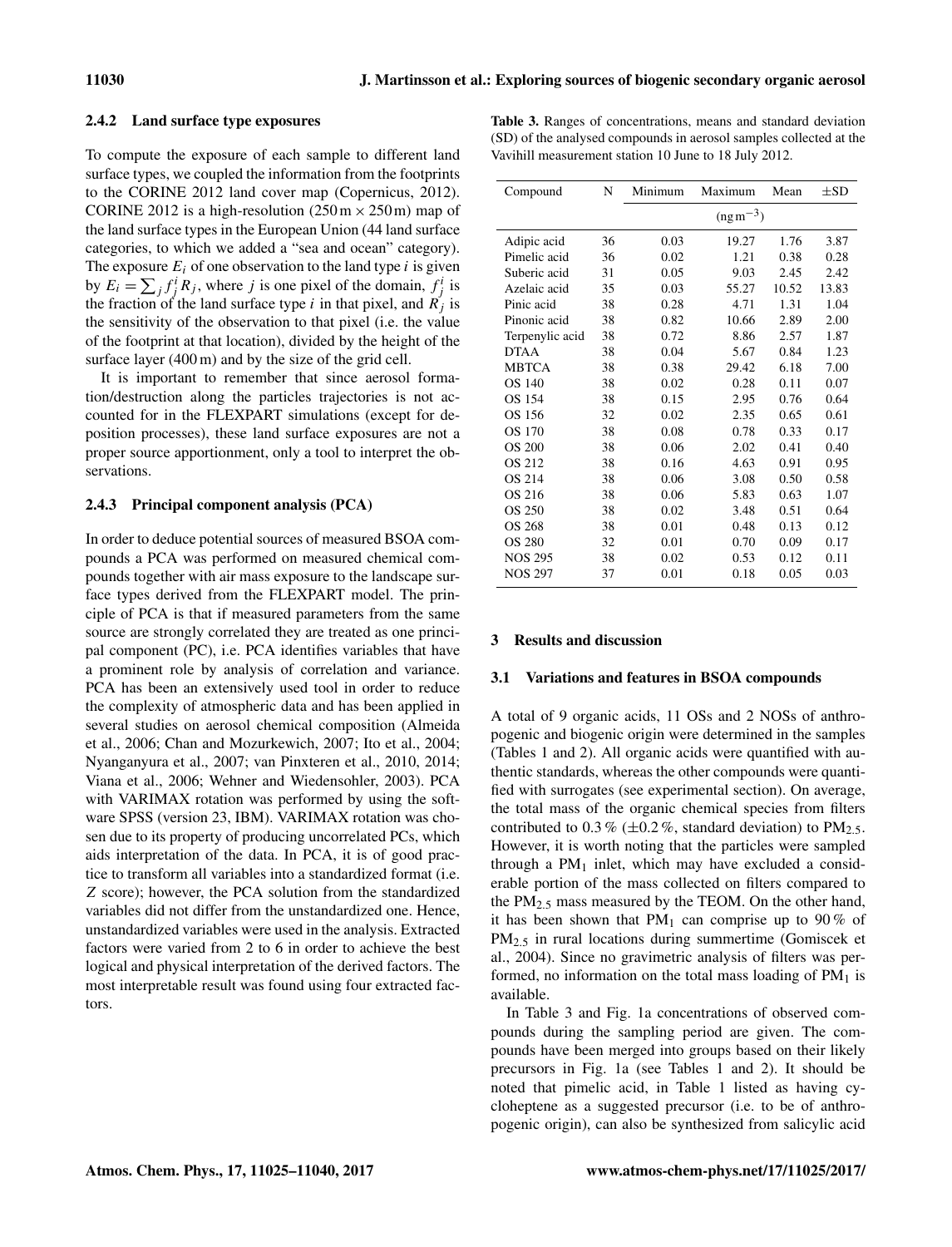

Figure 1. (a) Total concentration of all measured carboxylic acids, organosulfates (OSs) and nitrooxy organosulfates (NOSs) in PM<sub>1</sub> collected at the Vavihill measurement station. The thick grey line displays the PM<sub>2.5</sub> concentration. Capital letters in parentheses in the legend are the precursor class given in Tables 1 and 2. A: anthropogenic; F: fatty acid; I: isoprene; and M: monoterpenes. (b) FLEXPART generated mean exposure from the nine mean largest surface categories. The exposure is a mean of 3-, 5- and 7-day back-trajectories. The category "Other" represents the remaining 34 surface categories. More detailed information on the surface categories can be found in the Supplement.

(Müller, 1931), which is a compound naturally found in plants. Hence, whether the main formation route of pimelic acid is anthropogenic or natural is unclear. On the other hand, adipic acid is rarely found naturally and is originally synthesized from benzene (Tuttle Musser, 2000). Table 3 summarizes concentration ranges, means and standard deviations (SDs) for individual dicarboxylic acids, OSs and NOSs. In general the organic acids from monoterpenes and fatty acids dominate the total concentration over the entire period, where the concentration of acids from monoterpenes range from 1.7 to  $49.0 \text{ ng m}^{-3}$  and the concentration of organic acids from fatty acids range from 0.03 to 64.1 ng m<sup>-3</sup>. The concentration of isoprene-derived OSs ranges from 0.34 to 21.6 ngm<sup>-3</sup> over the sampling period and dominates over the monoterpene-derived OSs. This pattern has also been observed in other studies in the Nordic countries (Yttri et al., 2011), and is in line with high emissions of isoprene during summer. The NOSs are low in average concentration (NOS 295 =  $0.12 \pm 0.11$  ng m<sup>-3</sup>, NOS 297 =  $0.05 \pm$ 0.03 ng m<sup>-3</sup>), and are lower than the observed mean concentration by Yttri et al. (2011) from the summer of 2011 (NOS  $295 = 0.74$  ng m<sup>-3</sup>, NOS  $297 = 1.2$  ng m<sup>-3</sup>). This could be

due to differences in aerosol sources and surrogate standards for quantification between the two studies.

The fatty-acid-derived azelaic acid was found to be the most abundant dicarboxylic acid with a concentration range from 0.03 to 55.3 ng m<sup>-3</sup> (mean =  $10.5 \pm 13.8$  ng m<sup>-3</sup>). Hyder et al. (2012), who measured nine dicarboxylic acids in aerosol samples obtained at the Vavihill measurement station 2008–2009, also found azelaic acid to be the most prominent with peak concentration during summer  $(16.2 \text{ ng m}^{-3})$ . The concentration of the anthropogenic acids is low (mean ≈ 2 ngm−<sup>3</sup> ) except during 27 June and 6 July, when the concentration reaches 19.6 and 16.0 ngm−<sup>3</sup> , respectively. The spike in concentration of anthropogenic acids during these 2 days is caused by an increase in the concentration of adipic acid.

Correlations between the different compounds was investigated by Pearson correlation. All Pearson  $r$  coefficients are given in Table 4. In general, the biogenic compounds (derived from isoprene and monoterpenes) correlated well  $(r \geq 0.8)$  with each other. The only exception was OS 250, which showed low to medium correlation with the other compounds.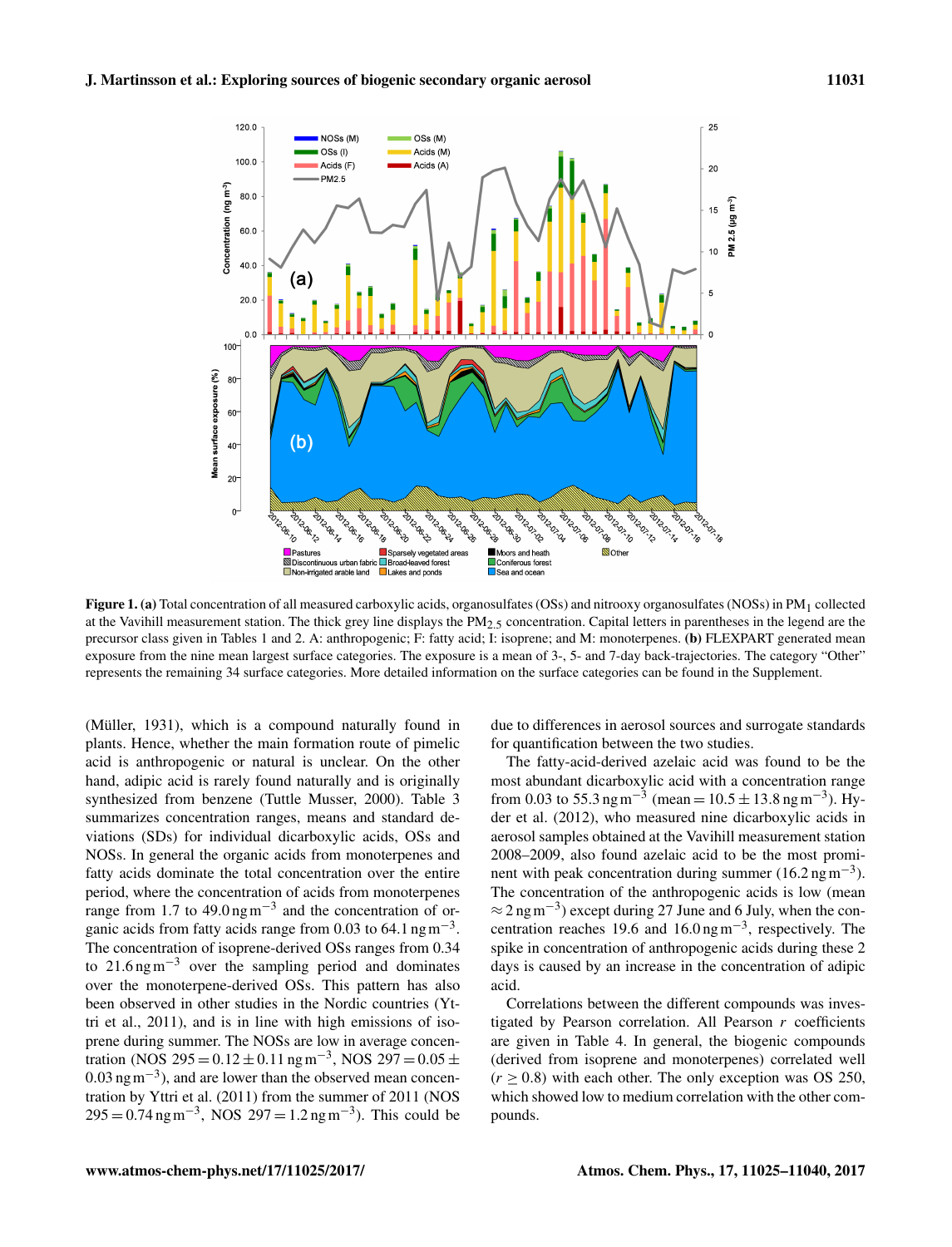| Suberic acid<br>$\begin{array}{r} 051100 \\ 031150 \\ 042150 \\ 053150 \\ 063150 \\ 074150 \\ 083150 \\ 095150 \\ 095150 \\ 095150 \\ 095150 \\ 095150 \\ 095150 \\ 095150 \\ 095150 \\ 095150 \\ 095150 \\ 095150 \\ 095150 \\ 095150 \\ 095150 \\ 095150 \\ 095150 \\ 095150 \\ 095150 \\ 095150 \\ 0951$<br><b>NOS 297</b><br>MBTCA<br>Pinonic acid<br>Pinic acid<br>Azelaic acid<br>Pimelic acid<br>DTAA<br>Ferpenylic acid | Adipic acid     |
|---------------------------------------------------------------------------------------------------------------------------------------------------------------------------------------------------------------------------------------------------------------------------------------------------------------------------------------------------------------------------------------------------------------------------------|-----------------|
|                                                                                                                                                                                                                                                                                                                                                                                                                                 | Adipic acid     |
|                                                                                                                                                                                                                                                                                                                                                                                                                                 | Pimelic acid    |
|                                                                                                                                                                                                                                                                                                                                                                                                                                 | Suberic acid    |
|                                                                                                                                                                                                                                                                                                                                                                                                                                 | Azelaic acid    |
| 0 0 0 0 0 0 0 0 0 0 0 0 0 0 0 0 0 0 0<br>2 2 2 3 3 3 4 5 6 7 5 7 6 7 7 7 8 2                                                                                                                                                                                                                                                                                                                                                    | Pinic acid      |
|                                                                                                                                                                                                                                                                                                                                                                                                                                 | Pinonic acid    |
|                                                                                                                                                                                                                                                                                                                                                                                                                                 | Terpenylic acid |
|                                                                                                                                                                                                                                                                                                                                                                                                                                 | <b>DTAA</b>     |
| $0.33$<br>$2.34$<br>$8.8$<br>$8.8$<br>$8.8$<br>$8.8$<br>$8.8$<br>$8.8$<br>$8.2$<br>$8.2$<br>$8.2$                                                                                                                                                                                                                                                                                                                               | MBTCA           |
|                                                                                                                                                                                                                                                                                                                                                                                                                                 | OS 140          |
|                                                                                                                                                                                                                                                                                                                                                                                                                                 | <b>OS 154</b>   |
|                                                                                                                                                                                                                                                                                                                                                                                                                                 | OS 156          |
| <b>882</b><br>822222228<br><b>82</b> 22228                                                                                                                                                                                                                                                                                                                                                                                      | <b>OS 170</b>   |
| 8.95<br>8.98<br>8.97 27 23                                                                                                                                                                                                                                                                                                                                                                                                      | <b>OS 200</b>   |
| 9.97<br>2.97<br>2.98<br>2.97<br>3.7                                                                                                                                                                                                                                                                                                                                                                                             | OS 212          |
| 0.96<br>0.45<br>0.57<br>0.50                                                                                                                                                                                                                                                                                                                                                                                                    | OS 214          |
| $0.31$<br>$0.45$<br>$0.09$<br>$0.31$                                                                                                                                                                                                                                                                                                                                                                                            | OS 216          |
| $0.55$<br>$0.33$<br>$0.32$                                                                                                                                                                                                                                                                                                                                                                                                      | OS 250          |
| $0.78$<br>$0.85$                                                                                                                                                                                                                                                                                                                                                                                                                | <b>OS 268</b>   |
| 0.55                                                                                                                                                                                                                                                                                                                                                                                                                            | <b>OS 280</b>   |
| 88'0                                                                                                                                                                                                                                                                                                                                                                                                                            | <b>NOS 295</b>  |
|                                                                                                                                                                                                                                                                                                                                                                                                                                 | <b>NOS 297</b>  |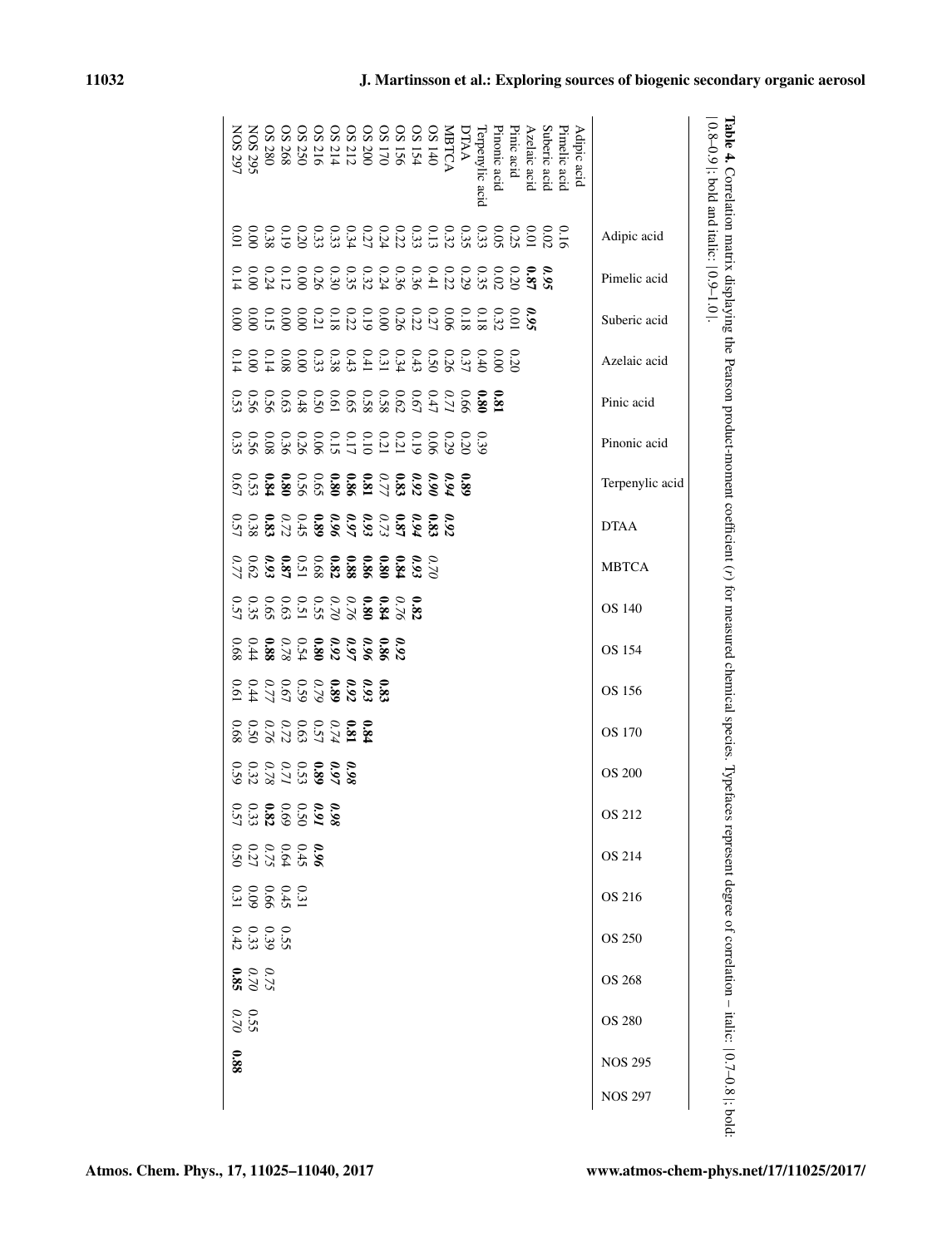Table 5. Ranges, means and standard deviations (SD) of the FLEXPART surface type exposure of incoming air masses during 10 June to 18 July 2012.

| Maximum<br>Minimum |        | Mean | $\pm$ SD      |
|--------------------|--------|------|---------------|
|                    | $(\%)$ |      |               |
| 0                  | 13     | 4.4  | 3.6           |
|                    |        | 2.6  | 1.7           |
|                    | 35     | 18.8 | 8.3           |
| 0                  | 3      | 0.4  | 0.9           |
| 0                  | 8      | 2.6  | 1.7           |
| 0                  | 3      | 0.9  | $0.6^{\circ}$ |
| 0                  | 3      | 0.5  | 0.7           |
| 0                  | 22     | 5.5  | 5.2           |
|                    | 86     | 56.0 | 16.3          |
| 3                  | 15     | 8.3  | 3.2           |
|                    | 24.6   |      |               |

Table 6. Correlation matrix displaying the Pearson product-moment coefficient (r) for surface types. Typefaces represent degree of correlation: italic: | 0.7–0.8 |; bold: | 0.8–0.9 |; bolditalic: | 0.9–1.0 |.

|                            | Pasture  | Discontinuous<br>urban fabric | Non-irrigated<br>arable land | Sparsely<br>vegetated<br>areas | Broad-<br>leaved<br>forest | Lakes<br>and<br>ponds | Moors<br>and<br>heath | Coniferous<br>forest | Sea<br>and<br>ocean | Other |
|----------------------------|----------|-------------------------------|------------------------------|--------------------------------|----------------------------|-----------------------|-----------------------|----------------------|---------------------|-------|
| Pasture                    |          |                               |                              |                                |                            |                       |                       |                      |                     |       |
| Discontinuous urban fabric | 0.92     |                               |                              |                                |                            |                       |                       |                      |                     |       |
| Non-irrigated arable land  | 0.89     | 0.9                           |                              |                                |                            |                       |                       |                      |                     |       |
| Sparsely vegetated areas   | $-0.47$  | $-0.42$                       | $-0.49$                      |                                |                            |                       |                       |                      |                     |       |
| Broad-leaved forest        | 0.48     | 0.32                          | 0.53                         | $-0.13$                        |                            |                       |                       |                      |                     |       |
| Lakes and ponds            | $\Omega$ | $-0.12$                       | $-0.13$                      | 0.18                           | 0.2                        |                       |                       |                      |                     |       |
| Moors and heath            | $-0.46$  | $-0.4$                        | $-0.47$                      | 0.98                           | $-0.17$                    | 0.14                  |                       |                      |                     |       |
| Coniferous forest          | $-0.17$  | $-0.31$                       | $-0.22$                      | 0.23                           | 0.43                       | $-0.8$                | 0.17                  |                      |                     |       |
| Sea and ocean              | $-0.84$  | $-0.78$                       | $-0.84$                      | 0.27                           | $-0.73$                    | $-0.31$               | 0.28                  | $-0.28$              |                     |       |
| Other                      | 0.59     | 0.57                          | 0.53                         | $-0.16$                        | 0.42                       | 0.29                  | $-0.18$               | 0.23                 | $-0.77$             |       |

Three dicarboxylic acids (azelaic, pimelic and suberic acid) correlated well with each other  $(r > 0.87)$ . It is likely that the fatty-acid-derived dicarboxylic acids have a different origin than isoprene- and monoterpene-generated acids, a conclusion that also was reached in a previous study (Hyder et al., 2012). It was expected that adipic acid would show good agreement with pimelic acid since they are both suggested to be of anthropogenic origin. However, this correlation was poor  $(r = 0.16)$  and is believed to be explained by two strong concentration peaks in adipic acid (27 June and 6 July, Fig. 1a) with no corresponding peak in pimelic acid. Removing these two concentration peaks led to a better agreement between the two acids  $(r = 0.67)$ .

## 3.2 Air mass surface exposure

Figure 1b displays the exposures of the samples to the nine largest surface categories as percentage contribution and Tables 5 and 6 present the mean exposures and a correlation matrix for the investigated surface types. These surface categories are explained in more detail in the Supplement. The "sea and ocean" category is dominating the exposure with an average of 56 % ( $\pm 16$ %). This is hardly surprising since a majority of the incoming air mass is from the westerly region where the North Atlantic Ocean, North Sea and Norwegian Sea are situated. The second most common surface exposure is from "non-irrigated arable land" (mean  $= 19 \pm 8\%$ ). This is a common land type in continental Europe which is anticorrelated  $(r = -0.84)$  to the "sea and ocean" surface category. The fact that several land-based surface categories anticorrelated to the "sea and ocean" category may be an indicator of the model working properly. The category "other" has a significant contribution to the total exposure (mean  $= 8 \pm 3 \%$ ), but it groups 34 surface categories and is therefore difficult to interpret beyond the common fact that all these categories are land masses. It is important to remember that these exposures should not be read as a representation of the contribution of the land surface types to the production of the aerosols measured. For that, an estimation of the aerosol production (or transformation) associated with each surface category would be required. However, correlating the land surface exposures to the measured aerosol time series can provide an indication on the origin of the aerosols.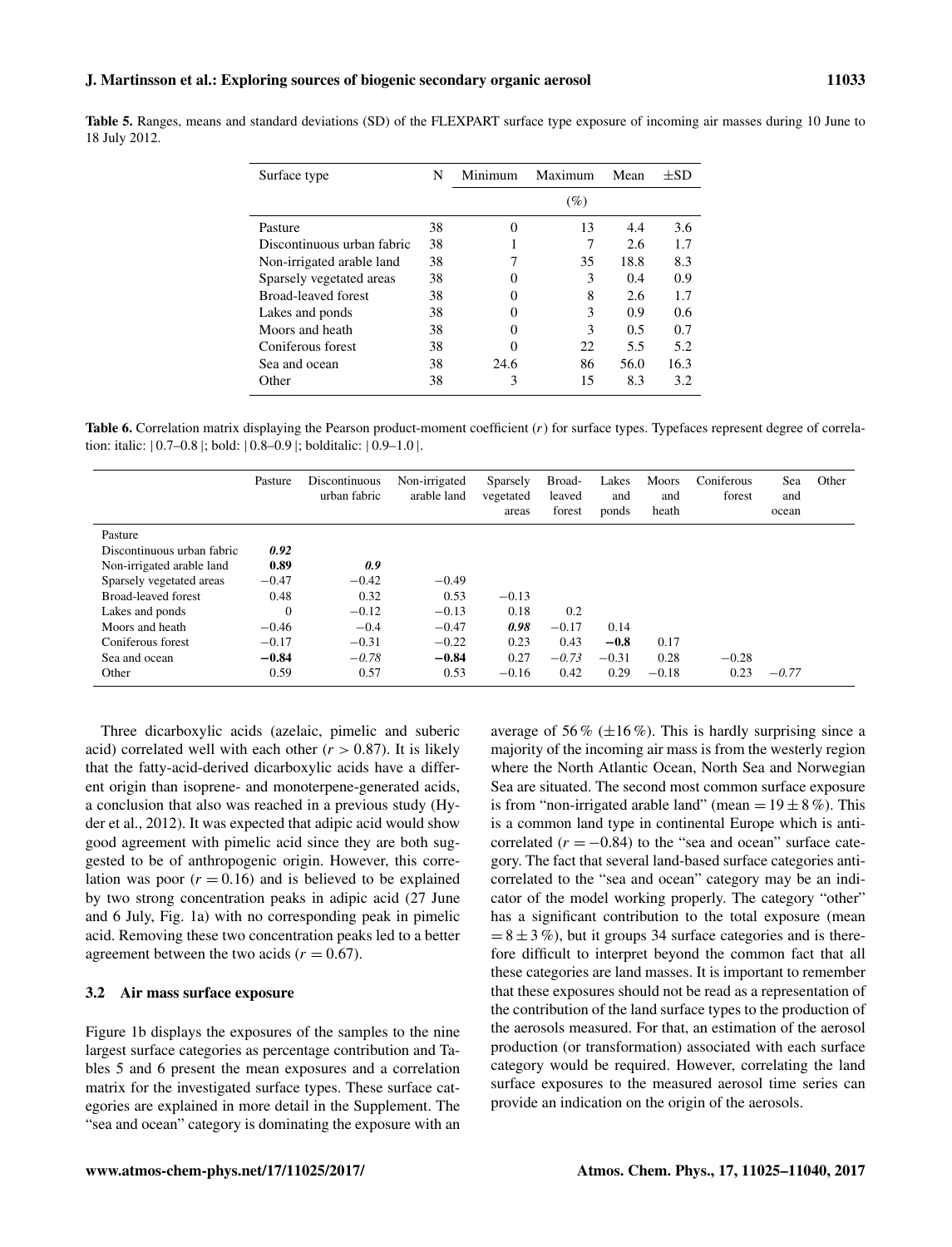

Figure 2. A 120 h back-trajectory air mass covering the concentration peak dates, 6–8 July. The FLEXPART model back-trajectories are shown in shaded colours. The colour bar displays the FLEXPART footprint, normalized to 1 (the colour range has been limited to 0–0.3 to highlight grid points with low but a non-zero contribution). Together, the grid points with a value larger than 0.1 contribute 17 % of the total sensitivity, while grid boxes with a value larger than 0.01 contribute 81 % of the total sensitivity. The 120 h back-trajectory was chosen for easier interpretation of the illustration.

During a period of increased concentrations of molecular BSOA compounds (6–8 July) the air mass was more exposed to land surface categories such as "non-irrigated arable land", "coniferous forest", "broad-leaved forest" and "pastures" on the expense of "sea and ocean" (Fig. 1a, b). Further, the category "other" is also increased during this particular period. Within the "other" category, "mixed forest", "complex cultivation patterns", "land principally occupied by agriculture, with significant areas of natural vegetation" and "transitional woodland/shrub" are dominant (more information about the surface categories can be found on the CORINE database website) (EEA, 2016). This particular concentration increase is caused by the fatty-acidderived organic acids, monoterpene-derived organic acids and isoprene-derived OSs (Fig. 1a). The concentration of PM2.<sup>5</sup> does not provide any explanation of the cause of the high concentrations, since  $PM_{2.5}$  is in general high during the entire campaign period. Both the HYSPLIT and FLEX-PART model revealed that arriving air masses during this period mainly had an origin from continental Europe (Fig. 2). As stated earlier, it has been observed that air masses arriving from this direction usually carry more PM and OSs than from other directions (Nguyen et al., 2014; Kristensson et al., 2008).

The period of increased concentrations of molecular BSOA compounds (6–8 July) is in large contrast to the "clean periods" observed during 12–16 June and 16–18 July (Fig. 1a, b). In particular, the latter period shows very low values of molecular BSOA compounds and a corresponding "sea and ocean" exposure of 79–86 %. Hence, "sea and ocean" exposure does not seem to contribute to the measured mass of molecular BSOA compounds. Similarly, the "non-irrigated arable land" contributes to a significant fraction during 16–18 July (8–12 %) and most probably does not contribute to the mass of measured BSOA species either.

## 3.3 Connection between surface type and measured species

To further investigate the impact of surface types on measured BSOA species a PCA was conducted as described in Sect. 2. A four-PC VARIMAX-rotated solution was chosen. This solution explained 80.3 % of the total variance. Table 7 shows the individual parameter contribution to the respective PC. PC1 accounts for 49.1 % of the total variance and has strong positive contributions from several of the monoterpene-derived dicarboxylic acids and both monoterpene- and isoprene-derived OSs and NOSs. The strongest positive surface category in PC1 is "coniferous forest", suggesting that the species with a bold number in PC1 within Table 7 are originating, or that their mass concentration have a positive response, from coniferous forest. Coniferous forests are mainly known as large-scale emitters of monoterpenes. Despite this, the PCA illustrates that isoprene oxidation products are positively correlated to this surface category. Steinbrecher et al. (1999) observed negligible emissions of isoprene from common conifers as Scots pine (*Pinus sylvestris*) and common juniper (*Juniperus communis*). However, they found significant emissions from Norway spruce (*Picea abies*) which may explain some of the isoprene-derived compounds in this study. Although the less strong positive contribution of 0.53, isoprene-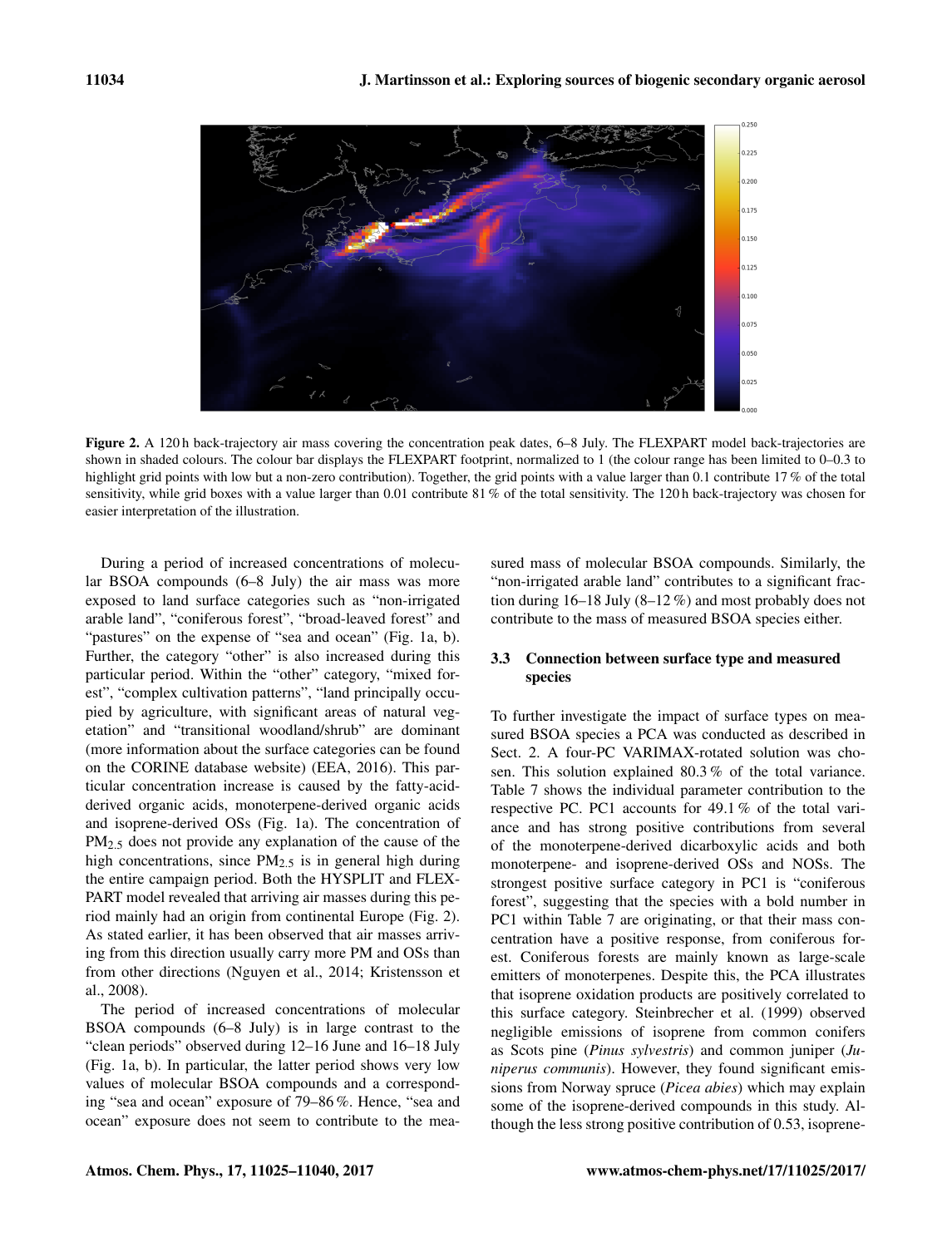Table 7. Principal component (PC) loadings. The loadings display the variation (between  $-1$  and 1) explained by the PC. Numbers in bold indicates absolute number > 0.6. PC1 explained 49.1 %, PC2 14.9 %, PC3 9.3 % and PC4 6.9 %.

|                            | Principal component |                |         |                |  |
|----------------------------|---------------------|----------------|---------|----------------|--|
|                            | 1                   | $\overline{2}$ | 3       | $\overline{4}$ |  |
| Adipic acid                | 0.37                | $-0.25$        | 0.08    | 0.59           |  |
| Pimelic acid               | 0.24                | 0.20           | 0.75    | $-0.21$        |  |
| Suberic acid               | 0.20                | 0.26           | 0.82    | $-0.19$        |  |
| Azelaic acid               | 0.21                | 0.39           | 0.74    | $-0.17$        |  |
| Pinic acid                 | 0.70                | $-0.04$        | $-0.25$ | 0.14           |  |
| Pinonic acid               | 0.19                | $-0.15$        | $-0.37$ | 0.16           |  |
| Terpenylic acid            | 0.88                | 0.29           | $-0.11$ | 0.04           |  |
| <b>DTAA</b>                | 0.93                | 0.24           | 0.04    | 0.09           |  |
| <b>MBTCA</b>               | 0.89                | 0.28           | $-0.26$ | $-0.02$        |  |
| OS 140                     | 0.76                | 0.30           | 0.12    | $-0.41$        |  |
| OS 154                     | 0.96                | 0.22           | 0.04    | $-0.10$        |  |
| OS 156                     | 0.93                | 0.06           | 0.04    | $-0.14$        |  |
| OS 170                     | 0.79                | 0.20           | $-0.17$ | $-0.28$        |  |
| <b>OS 200</b>              | 0.92                | 0.18           | 0.10    | $-0.12$        |  |
| OS 212                     | 0.95                | 0.18           | 0.13    | $-0.01$        |  |
| OS 214                     | 0.92                | 0.13           | 0.15    | 0.04           |  |
| OS 216                     | 0.87                | 0.03           | 0.26    | 0.11           |  |
| OS 250                     | 0.48                | $-0.06$        | $-0.38$ | $-0.06$        |  |
| OS 268                     | 0.67                | 0.24           | $-0.51$ | $-0.18$        |  |
| <b>OS 280</b>              | 0.87                | 0.13           | $-0.20$ | $-0.05$        |  |
| <b>NOS 295</b>             | 0.43                | 0.16           | $-0.69$ | $-0.25$        |  |
| <b>NOS 297</b>             | 0.59                | 0.28           | $-0.48$ | $-0.35$        |  |
| Pastures                   | 0.22                | 0.85           | 0.15    | $-0.37$        |  |
| Discontinuous urban fabric | $-0.02$             | 0.92           | 0.12    | $-0.29$        |  |
| Non-irrigated arable land  | 0.20                | 0.94           | 0.10    | $-0.14$        |  |
| <b>Broad-leaved forest</b> | 0.53                | 0.77           | 0.21    | 0.11           |  |
| Sparsely vegetated areas   | $-0.11$             | $-0.10$        | $-0.18$ | 0.86           |  |
| Lakes and ponds            | 0.76                | 0.34           | 0.02    | 0.42           |  |
| Moors and heath            | $-0.16$             | $-0.04$        | $-0.23$ | 0.85           |  |
| Coniferous forest          | 0.79                | 0.35           | $-0.04$ | 0.39           |  |
| Sea and ocean              | 0.37                | 0.62           | 0.27    | 0.34           |  |
| Other                      | 0.60                | 0.65           | 0.19    | 0.19           |  |

emitting "broad-leaved forest" may also have contributed to the above-described pattern in PC1.

PC2 accounts for 14.9 % of the total variation and can roughly be classified as surface categories with low contribution to measured BSOA compounds. Six of the 10 investigated surface categories show strong positive contribution to PC2 while many of the measured compounds show low and in some cases negative contribution to PC2. The observed pattern of high "sea and ocean" and "non-irrigated arable land" exposure when the mass concentration of BSOA compounds was low, further strengthening the explanation of PC2.

PC3 accounts for 9.3 % of the total variance. The main contributors are suberic acid, azelaic acid and pimelic acid. They are all similar in chemical structure, although suberic and azelaic acid probably originate from fatty acids, while pimelic acid likely is of anthropogenic origin (Table 1). Further, azelaic acid has been found to be involved in the triggering of the plant immune system (Jung et al., 2009). Hyder et al. (2012), who also found these three acids to be highly correlated in ambient aerosol, inferred that pimelic acid was either produced from the same source as suberic and azelaic acid or that pimelic acid is produced by continued oxidation of suberic and azelaic acid down to acids of lower carbon number. None of the land surface categories displayed a high contribution to PC3: "broad-leaved forest" had the highest contribution of 0.21, while the other forest category, "conifer forest", had a 1 order of magnitude lower contribution of −0.04.

PC4 accounted for 6.9 % of the total variance and is harder to interpret than the previous three PCs. The anthropogenically derived adipic acid has a positive PC contribution (0.59) as well as the surface categories "sparsely vegetated areas" (0.86) and "moors and heath" (0.85). The used land cover maps reveals that both "sparsely vegetated areas" and "moors and heath" are mainly found in Norway and northern Sweden, i.e. in the north and northwesterly direction of Vavihill measurement station. The overall interpretation of PC4 is difficult since adipic acid is thought to be of anthropogenic origin but, in this case, seems to correlate with landscape surface types that are sparsely populated and are associated with low human activity (i.e. "sparsely vegetated areas" and "moors and heath").

The complexity in PC4 may be caused by the concentration peaks in adipic acid that occurred 27 June and 6 July (Fig. 1a). During 27 June, the air mass mainly arrived from the Atlantic Ocean and southern Norway, while the air mass during 6 July mainly originated from the Baltic countries and central Europe (partially illustrated in Fig. 2). Removing the two concentration peaks in adipic acid gave a different PCA solution. Adipic acid now falls into the same PCA as pimelic, suberic and azelaic acid with PC contributions of 0.52, 0.66, 0.70 and 0.73, respectively. Further, the new PC solution show that the aforementioned acids are associated with "pastures" (PC contribution  $= 0.82$ ), "discontinuous urban fabric" (0.84), "non-irrigated arable land"  $(0.82)$ ,"broad-leaved forest"  $(0.81)$ , "sea and ocean"  $(0.69)$ and the "other" category (0.66). Hence, the nature of adipic acid remains unclear since it shows good agreement with the other acids when concentration peaks are removed, implying that adipic is derived from fatty acids or salicylic acid. On the other hand, including the concentration peaks, neither this study nor the study by Hyder et al. (2012) found any strong correlation between adipic and pimelic acid. It can be speculated whether the observed concentration peaks in adipic acid have their explanation in local emission sources of benzene or cyclohexene, followed by a fast oxidation into adipic acid. Future studies should repeat the presented methodology to focus on heavily anthropogenically influenced surface categories (i.e. cities, industries etc.) and their impact on anthropogenic acids and newly discovered anthropogenic OSs (Riva et al., 2016, 2015).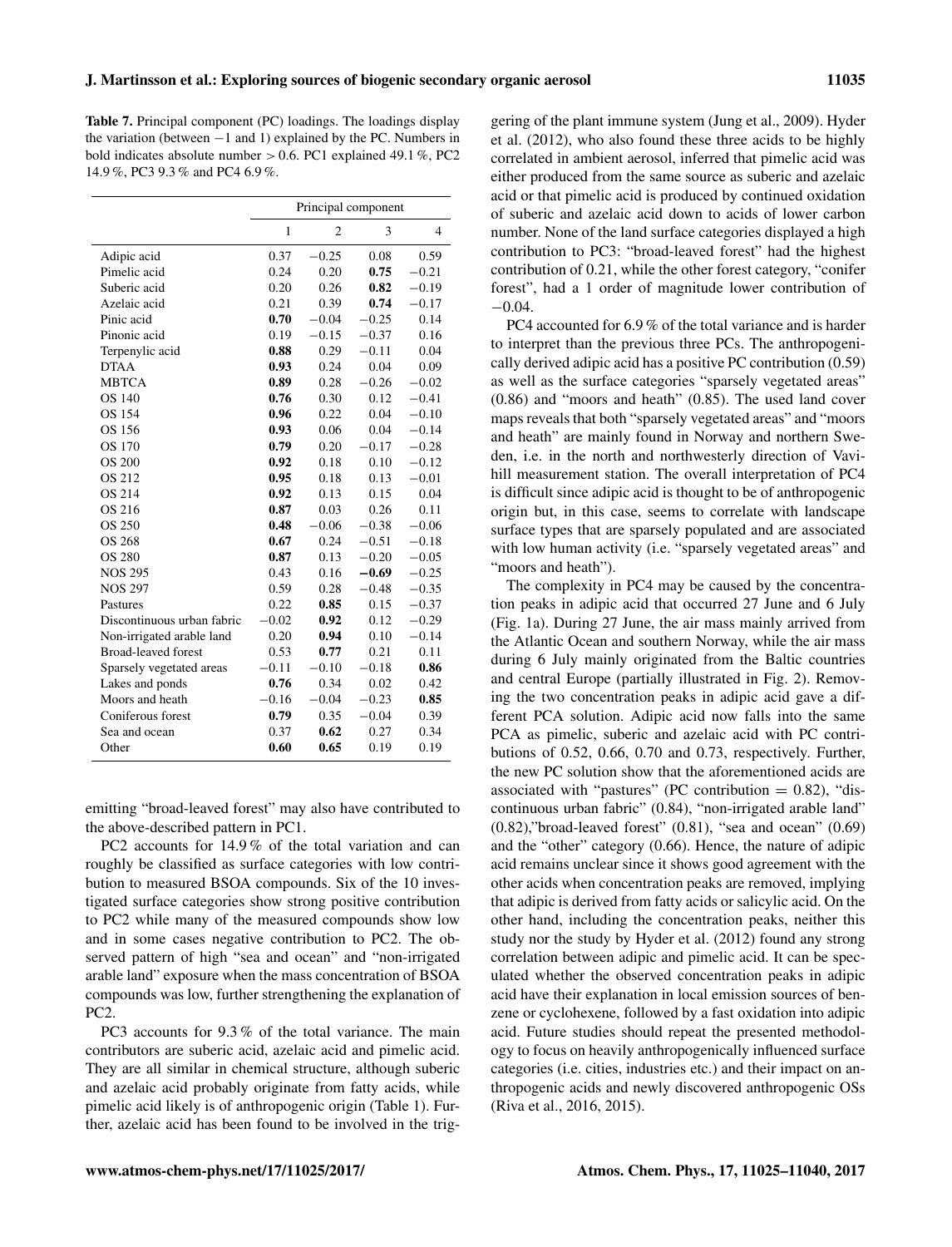## 3.4 Uncertainties and limits

In this study, our analysis approach relies on two steps: first the calculation of the exposures, using FLEXPART, and then the estimation of land type contributions using a PCA. Both steps suffer from uncertainties which limit the robustness of our results.

The longer the back-trajectories used in FLEXPART, the larger the error is likely to be. On the other hand, shorter back-trajectories lead to neglecting a larger proportion of "older" aerosols. We tested the impact of the footprint length choice on the exposure time series by repeating the analysis with footprints of 3 and 5 days (instead of 7 days in our default setup). Overall, the exposures are not significantly affected, except for the exposure to the "sea and ocean" surface type during the 8–10 July peak, which show an uncertainty of 6 % (Fig. S1 in the Supplement).

Besides the length of the simulations, a number of FLEX-PART settings can impact the results. The size of the aerosols particles has a strong impact on the lifetime of the aerosols in the atmosphere and therefore on the footprints. We have repeated the experiment with mean aerosol sizes of 50 nm and 1 µm, and the results of the PCAs remained reasonably similar (Table S1 and S2 in the Supplement). This is mainly because the PCA is sensitive to correlations, and not to absolute values.

The calculation of the observation exposures is based on the assumption that the measured aerosol compositions scale linearly with the aerosol production within the backplume of the observation. This is not the case in reality: processes such as coagulation, nucleation, chemical reactions between aerosols and surrounding reactive gas species, photo-dissociation and wet and dry deposition (removal of aerosols from the atmosphere by the rain and by gravitational settling) alter the aerosol composition and concentration all along the air mass trajectory. Our approach also ignores the influence of aerosol particles (or precursors) older than 7 days on the observations. Accounting adequately for all these processes would require a comprehensive aerosol model, which is out of the scope of this study. This mainly means that our approach cannot be used to quantify the aerosol production associated with, for example, a specific forest type.

The main limit to the PCA is the shortness of the time series. In particular, there is only one strong event during the campaign (6–8 July), which is not enough for drawing strong conclusions. Our study can, however, be regarded as a proof of concept: computing FLEXPART footprints is relatively easy and lightweight, and could be performed routinely. The conclusions of a PCA are likely to be a lot more robust with longer time series with more observations included, and/or multi-site observation campaigns (provided that the footprints of the different sites overlap sufficiently).

## 4 Conclusions

Nine carboxylic acids along with 11 organosulfates (OSs) and 2 nitrooxy organosulfates (NOSs) were analysed from 38 daily aerosol samples sampled at Vavihill measurement station in southern Sweden during June and July 2012. Most of the measured compounds can be considered as photooxidation products from biogenic volatile organic compounds (BVOCs), hence derived from terrestrial plants. The FLEXPART model was used to identify exposure of the aerosol samples to several different surface categories. For easier interpretation, the study was focused on four potential source-specific components using 22 chemical species and the 9 largest surface categories. The "sea and ocean" category was found to dominate the exposure, and other important categories were "non-irrigated arable land" and "pastures". A principal component analysis (PCA) of four principal components (PCs) was used to explore the impact and connection of surface categories on mass concentration of measured biogenic secondary organic aerosol compounds. It was found that coniferous forest had a positive effect on several of the measured monoterpene-derived compounds. The remaining three PCs were harder to interpret; however, future studies should aim to investigate the sources of azelaic, suberic and pimelic acids which dominate in mass concentration but showed no clear correlation to surface categories.

This study demonstrates the interest of using an atmospheric transport model in aerosol source apportionment on specific chemical compounds. With the presented methodology it is possible to connect single chemical tracer compounds to potential local and long-range aerosol sources, i.e. surface categories. More advanced applications may include particle age estimation and its relation to surface categories; this could be achieved by measuring first- and secondgeneration BVOC oxidation products and relating these to its measurable gas-phase precursor.

*Data availability.* All data are accessible through the Supplement.

# The Supplement related to this article is available online at [https://doi.org/10.5194/acp-17-11025-2017](https://doi.org/10.5194/acp-17-11025-2017-supplement) [supplement.](https://doi.org/10.5194/acp-17-11025-2017-supplement)

*Author contributions.* JM designed the study, compiled all data, performed the PCA and wrote most of the paper. GM ran the FLEX-PART simulations. MKS ran the HYSPLIT simulations. AMKH and MG ran the chemical analysis. AK, ES and KES assisted in the writing process.

*Competing interests.* The authors declare that they have no conflict of interest.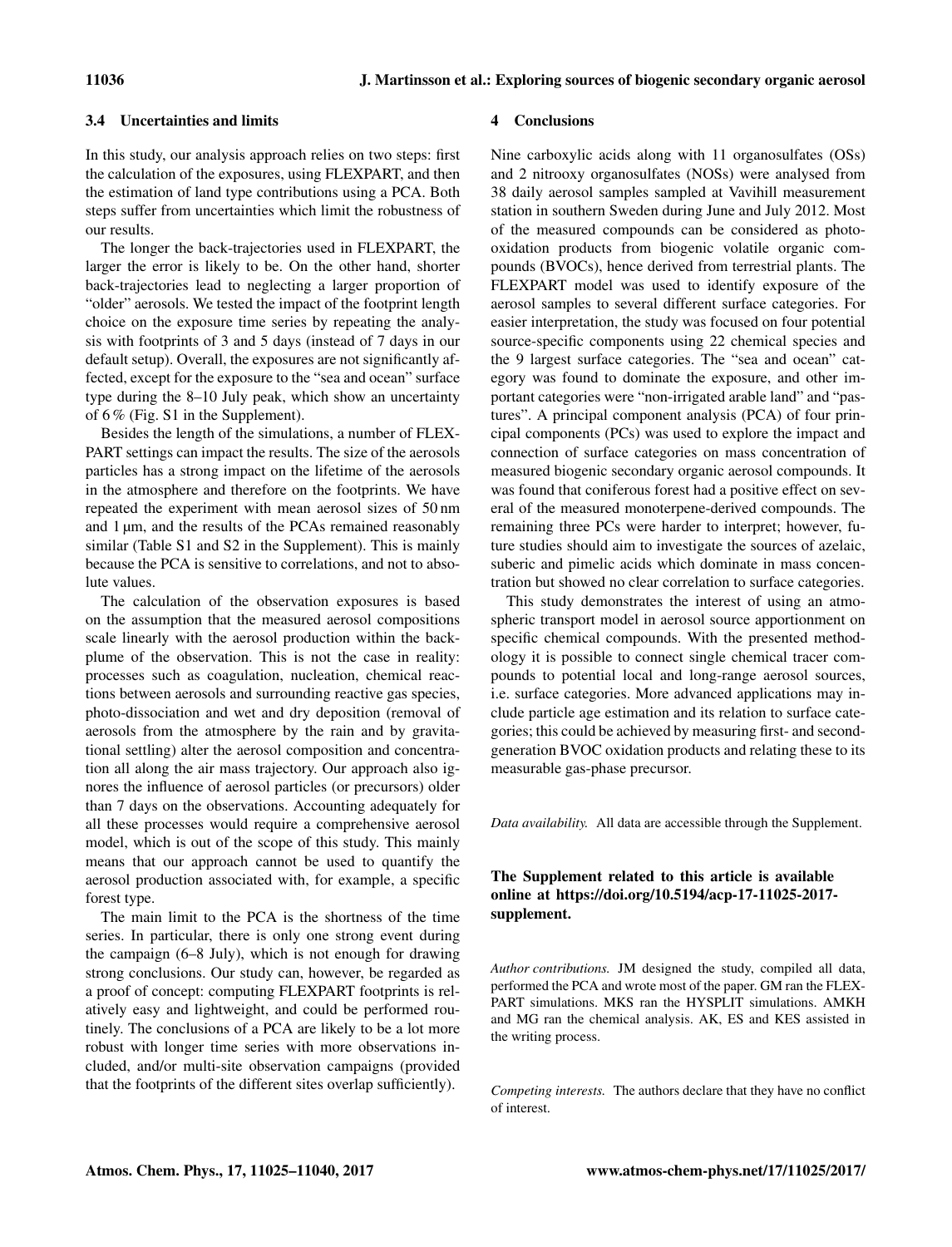*Acknowledgements.* This work was supported by the Swedish Research Council FORMAS (project 2011-743).

Edited by: Jason Surratt Reviewed by: three anonymous referees

## **References**

- Almeida, S. M., Pio, C. A., Freitas, M. C., Reis, M. A., and Trancoso, M. A.: Source apportionment of atmospheric urban aerosol based on weekdays/weekend variability: evaluation of road resuspended dust contribution, Atmos. Environ., 40, 2058–2067, https://doi.org[/10.1016/j.atmosenv.2005.11.046,](https://doi.org/10.1016/j.atmosenv.2005.11.046) 2006.
- Castro, L. M., Pio, C. A., Harrison, R. M., and Smith, D. J. T.: Carbonaceous aerosol in urban and rural European atmospheres: estimation of secondary organic carbon concentrations, Atmos. Environ., 33, 2771–2781, https://doi.org[/10.1016/S1352-](https://doi.org/10.1016/S1352-2310(98)00331-8) [2310\(98\)00331-8,](https://doi.org/10.1016/S1352-2310(98)00331-8) 1999.
- Chan, T. W. and Mozurkewich, M.: Application of absolute principal component analysis to size distribution data: identification of particle origins, Atmos. Chem. Phys., 7, 887–897, https://doi.org[/10.5194/acp-7-887-2007,](https://doi.org/10.5194/acp-7-887-2007) 2007.
- Claeys, M., Iinuma, Y., Szmigielski, R., Surratt, J. D., Blockhuys, F., Van Alsenoy, C., Boge, O., Sierau, B., Gomez-Gonzalez, Y., Vermeylen, R., Van der Veken, P., Shahgholi, M., Chan, A. W. H., Herrmann, H., Seinfeld, J. H., and Maenhaut, W.: Terpenylic Acid and Related Compounds from the Oxidation of alpha-Pinene: Implications for New Particle Formation and Growth above Forests, Environ. Sci. Technol., 43, 6976–6982, https://doi.org[/10.1021/es9007596,](https://doi.org/10.1021/es9007596) 2009.
- Copernicus: Land Monitoring Services, [http://land.copernicus.eu/](http://land.copernicus.eu/pan-european/corine-land-cover/clc-2012) [pan-european/corine-land-cover/clc-2012](http://land.copernicus.eu/pan-european/corine-land-cover/clc-2012) (last acess: 20 October 2016), 2012.
- Cruz, C. N. and Pandis, S. N.: The effect of organic coatings on the cloud condensation nuclei activation of inorganic atmospheric aerosol, J. Geophys. Res., 103, 13111–13123, https://doi.org[/10.1029/98JD00979,](https://doi.org/10.1029/98JD00979) 1998.
- de Reus, M., Ström, J., Curtius, J., Pirjola, L., Vignati, E., Arnold, F., Hansson, H. C., Kulmala, M., Lelieveld, J., and Raes, F.: Aerosol production and growth in the upper free troposphere, J. Geophys. Res., 105, 24751–24762, https://doi.org[/10.1029/2000JD900382,](https://doi.org/10.1029/2000JD900382) 2000.
- Dockery, D. W., Pope, C. A., Xu, X. P., Spengler, J. D., Ware, J. H., Fay, M. E., Ferris, B. G., and Speizer, F. E.: An Association between Air-Pollution and Mortality in 6 United-States Cities, New Engl. J. Med., 329, 1753–1759, https://doi.org[/10.1056/Nejm199312093292401,](https://doi.org/10.1056/Nejm199312093292401) 1993.
- Draxler, R. R. and Hess, G. D.: An overview of the HYSPLIT\_4 modelling system for trajectories, dispersion and deposition, Aust. Meteorol. Mag., 47, 295–308, 1998.
- EEA: Corine Reports, [http://www.eea.europa.eu/publications/](http://www.eea.europa.eu/publications/COR0-part2/page001.html) [COR0-part2/page001.html](http://www.eea.europa.eu/publications/COR0-part2/page001.html) (last acess: 20 October 2016), 2016.
- Gelencsér, A., May, B., Simpson, D., Sanchez-Ochoa, A., Kasper-Giebl, A., Puxbaum, H., Caseiro, A., Pio, C., and Legrand, M.: Source apportionment of  $PM<sub>2.5</sub>$  organic aerosol over Europe: Primary/secondary, natural/anthropogenic, and fossil/biogenic origin, J. Geophys. Res., 112, D23S04, https://doi.org[/10.1029/2006JD008094,](https://doi.org/10.1029/2006JD008094) 2007.
- Genberg, J., Hyder, M., Stenström, K., Bergström, R., Simpson, D., Fors, E. O., Jönsson, J. Å., and Swietlicki, E.: Source apportionment of carbonaceous aerosol in southern Sweden, Atmos. Chem. Phys., 11, 11387–11400, https://doi.org[/10.5194/acp-11-](https://doi.org/10.5194/acp-11-11387-2011) [11387-2011,](https://doi.org/10.5194/acp-11-11387-2011) 2011.
- Gomez-Gonzalez, Y., Surratt, J. D., Cuyckens, F., Szmigielski, R., Vermeylen, R., Jaoui, M., Lewandowski, M., Offenberg, J. H., Kleindienst, T. E., Edney, E. O., Blockhuys, F., Van Alsenoy, C., Maenhaut, W., and Claeys, M.: Characterization of organosulfates from the photooxidation of isoprene and unsaturated fatty acids in ambient aerosol using liquid chromatography/(-) electrospray ionization mass spectrometry, J. Mass. Spectrom., 43, 371–382, https://doi.org[/10.1002/jms.1329,](https://doi.org/10.1002/jms.1329) 2008.
- Gomiscek, B., Hauck, H., Stopper, S., and Preining, O.: Spatial and temporal variations Of  $PM_1$ ,  $PM_{2.5}$ ,  $PM_{10}$  and particle number concentration during the AUPHEP-project, Atmos. Environ., 38, 3917–3934, https://doi.org[/10.1016/j.atmosenv.2004.03.056,](https://doi.org/10.1016/j.atmosenv.2004.03.056) 2004.
- Guenther, A., Hewitt, C. N., Erickson, D., Fall, R., Geron, C., Graedel, T., Harley, P., Klinger, L., Lerdau, M., Mckay, W. A., Pierce, T., Scholes, B., Steinbrecher, R., Tallamraju, R., Taylor, J., and Zimmerman, P.: A Global-Model of Natural Volatile Organic-Compound Emissions, J. Geophys. Res., 100, 8873– 8892, https://doi.org[/10.1029/94JD02950,](https://doi.org/10.1029/94JD02950) 1995.
- Guenther, A., Karl, T., Harley, P., Wiedinmyer, C., Palmer, P. I., and Geron, C.: Estimates of global terrestrial isoprene emissions using MEGAN (Model of Emissions of Gases and Aerosols from Nature), Atmos. Chem. Phys., 6, 3181–3210, https://doi.org[/10.5194/acp-6-3181-2006,](https://doi.org/10.5194/acp-6-3181-2006) 2006.
- Guenther, A. B., Zimmerman, P. R., Harley, P. C., Monson, R. K., and Fall, R.: Isoprene and monoterpene emission rate variability: Model evaluations and sensitivity analyses, J. Geophys. Res., 98, 12609–12617, https://doi.org[/10.1029/93JD00527,](https://doi.org/10.1029/93JD00527) 1993.
- Hakola, H., Tarvainen, V., Laurila, T., Hiltunen, V., Hellen, H., and Keronen, P.: Seasonal variation of VOC concentrations above a boreal coniferous forest, Atmos. Environ., 37, 1623–1634, https://doi.org[/10.1016/S1352-2310\(03\)00014-1,](https://doi.org/10.1016/S1352-2310(03)00014-1) 2003.
- Hakola, H., Hellén, H., Hemmilä, M., Rinne, J., and Kulmala, M.: In situ measurements of volatile organic compounds in a boreal forest, Atmos. Chem. Phys., 12, 11665–11678, https://doi.org[/10.5194/acp-12-11665-2012,](https://doi.org/10.5194/acp-12-11665-2012) 2012.
- Hallquist, M., Wenger, J. C., Baltensperger, U., Rudich, Y., Simpson, D., Claeys, M., Dommen, J., Donahue, N. M., George, C., Goldstein, A. H., Hamilton, J. F., Herrmann, H., Hoffmann, T., Iinuma, Y., Jang, M., Jenkin, M. E., Jimenez, J. L., Kiendler-Scharr, A., Maenhaut, W., McFiggans, G., Mentel, Th. F., Monod, A., Prévôt, A. S. H., Seinfeld, J. H., Surratt, J. D., Szmigielski, R., and Wildt, J.: The formation, properties and impact of secondary organic aerosol: current and emerging issues, Atmos. Chem. Phys., 9, 5155–5236, https://doi.org[/10.5194/acp-](https://doi.org/10.5194/acp-9-5155-2009)[9-5155-2009,](https://doi.org/10.5194/acp-9-5155-2009) 2009.
- Hansen, A. M. K., Kristensen, K., Nguyen, Q. T., Zare, A., Cozzi, F., Nøjgaard, J. K., Skov, H., Brandt, J., Christensen, J. H., Ström, J., Tunved, P., Krejci, R., and Glasius, M.: Organosulfates and organic acids in Arctic aerosols: speciation, annual variation and concentration levels, Atmos. Chem. Phys., 14, 7807–7823, https://doi.org[/10.5194/acp-14-7807-2014,](https://doi.org/10.5194/acp-14-7807-2014) 2014.
- Hansen, A. M. K., Hong, J., Raatikainen, T., Kristensen, K., Ylisirniö, A., Virtanen, A., Petäjä, T., Glasius, M., and Prisle,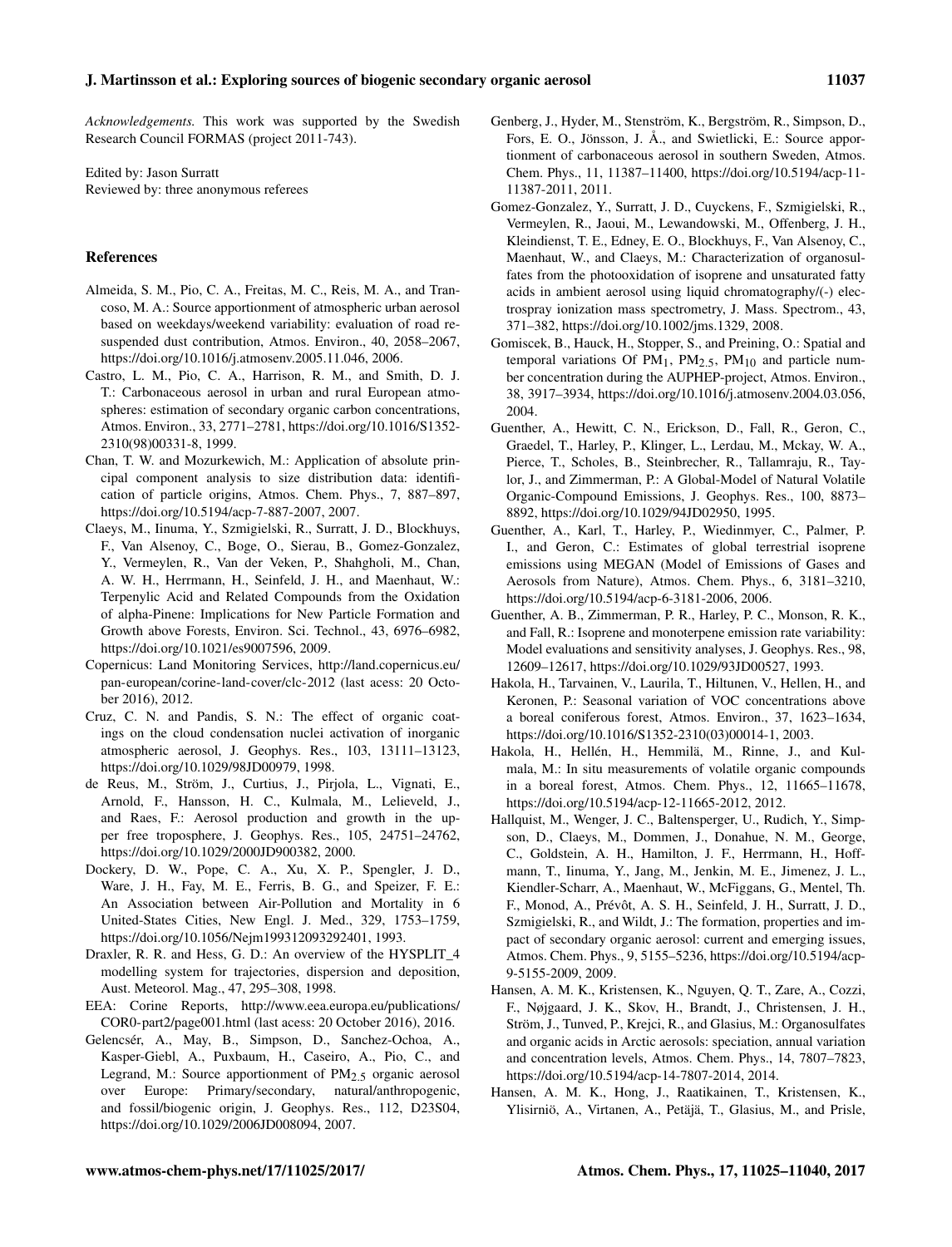N. L.: Hygroscopic properties and cloud condensation nuclei activation of limonene–derived organosulfates and their mixtures with ammonium sulfate, Atmos. Chem. Phys., 15, 14071–14089, https://doi.org[/10.5194/acp-15-14071-2015,](https://doi.org/10.5194/acp-15-14071-2015) 2015.

- Hatakeyama, S., Ohno, M., Weng, J. H., Takagi, H., and Akimoto, H.: Mechanism for the Formation of Gaseous and Particulate Products from Ozone–Cycloalkene Reactions in Air, Environ. Sci. Technol., 21, 52–57, https://doi.org[/10.1021/Es00155a005,](https://doi.org/10.1021/Es00155a005) 1987.
- Hettiyadura, A. P. S., Stone, E. A., Kundu, S., Baker, Z., Geddes, E., Richards, K., and Humphry, T.: Determination of atmospheric organosulfates using HILIC chromatography with MS detection, Atmos. Meas. Tech., 8, 2347–2358, https://doi.org[/10.5194/amt-](https://doi.org/10.5194/amt-8-2347-2015)[8-2347-2015,](https://doi.org/10.5194/amt-8-2347-2015) 2015.
- Hyder, M., Genberg, J., Sandahl, M., Swietlicki, E., and Jönsson, J. A.: Yearly trend of dicarboxylic acids in organic aerosols from south of Sweden and source attribution, Atmos. Environ., 57, 197–204, https://doi.org[/10.1016/j.atmosenv.2012.04.027,](https://doi.org/10.1016/j.atmosenv.2012.04.027) 2012.
- Iinuma, Y., Muller, C., Berndt, T., Boge, O., Claeys, M., and Herrmann, H.: Evidence for the existence of organosulfates from beta-pinene ozonolysis in ambient secondary organic aerosol, Environ. Sci. Technol., 41, 6678–6683, https://doi.org[/10.1021/es070938t,](https://doi.org/10.1021/es070938t) 2007.
- Ito, K., Xue, N., and Thurston, G.: Spatial variation of PM2.5 chemical species and source-apportioned mass concentrations in New York City, Atmos. Environ., 38, 5269–5282, https://doi.org[/10.1016/j.atmosenv.2004.02.063,](https://doi.org/10.1016/j.atmosenv.2004.02.063) 2004.
- Jung, H. W., Tschaplinski, T. J., Wang, L., Glazebrook, J., and Greenberg, J. T.: Priming in Systemic Plant Immunity, Science, 324, 89–91, https://doi.org[/10.1126/science.1170025,](https://doi.org/10.1126/science.1170025) 2009.
- Kawamura, K. and Gagosian, R. B.: Implications of Omega-Oxocarboxylic Acids in the Remote Marine Atmosphere for Photooxidation of Unsaturated Fatty-Acids, Nature, 325, 330–332, https://doi.org[/10.1038/325330a0,](https://doi.org/10.1038/325330a0) 1987.
- Kawamura, K. and Ikushima, K.: Seasonal-Changes in the Distribution of Dicarboxylic-Acids in the Urban Atmosphere, Environ. Sci. Technol., 27, 2227–2235, doi10.1021/Es00047a033, 1993.
- Kawamura, K. and Kaplan, I. R.: Motor Exhaust Emissions as a Primary Source for Dicarboxylic-Acids in Los-Angeles Ambient Air, Environ. Sci. Technol., 21, 105–110, https://doi.org[/10.1021/Es00155a014,](https://doi.org/10.1021/Es00155a014) 1987.
- Kawamura, K. and Sakaguchi, F.: Molecular distributions of water soluble dicarboxylic acids in marine aerosols over the Pacific Ocean including tropics, J. Geophys. Res., 104, 3501–3509, https://doi.org[/10.1029/1998jd100041,](https://doi.org/10.1029/1998jd100041) 1999.
- Kerminen, V. M.: Relative roles of secondary sulfate and organics in atmospheric cloud condensation nuclei production, J. Geophys. Res., 106, 17321–17333, https://doi.org[/10.1029/2001jd900204,](https://doi.org/10.1029/2001jd900204) 2001.
- Kristensen, K.: Anthropogenic Enhancement of Biogenic Secondary Organic Aerosols – Investigation of Organosulfates and Dimers of Monoterpene Oxidation Products, PhD thesis, Department of Chemistry and iNano, Aarhus University, Aarhus, Denmark, 2014.
- Kristensen, K. and Glasius, M.: Organosulfates and oxidation products from biogenic hydrocarbons in fine aerosols from a forest in North West Europe during spring, Atmos. Environ., 45, 4546– 4556, https://doi.org[/10.1016/j.atmosenv.2011.05.063,](https://doi.org/10.1016/j.atmosenv.2011.05.063) 2011.
- Kristensson, A., Dal Maso, M., Swietlicki, E., Hussein, T., Zhou, J., Kerminen, V. M., and Kulmala, M.: Characterization of new particle formation events at a background site in Southern Sweden: relation to air mass history, Tellus B, 60, 330–344, https://doi.org[/10.1111/j.1600-0889.2008.00345.x,](https://doi.org/10.1111/j.1600-0889.2008.00345.x) 2008.
- Kundu, S., Kawamura, K., Andreae, T. W., Hoffer, A., and Andreae, M. O.: Molecular distributions of dicarboxylic acids, ketocarboxylic acids and  $\alpha$ -dicarbonyls in biomass burning aerosols: implications for photochemical production and degradation in smoke layers, Atmos. Chem. Phys., 10, 2209–2225, https://doi.org[/10.5194/acp-10-2209-2010,](https://doi.org/10.5194/acp-10-2209-2010) 2010.
- Laothawornkitkul, J., Taylor, J. E., Paul, N. D., and Hewitt, C. N.: Biogenic volatile organic compounds in the Earth system, New Phytol., 183, 27–51, https://doi.org[/10.1111/j.1469-](https://doi.org/10.1111/j.1469-8137.2009.02859.x) [8137.2009.02859.x,](https://doi.org/10.1111/j.1469-8137.2009.02859.x) 2009.
- Ma, Y., Willcox, T. R., Russell, A. T., and Marston, G.: Pinic and pinonic acid formation in the reaction of ozone with alpha-pinene, Chem. Commun., 1328–1330, https://doi.org[/10.1039/B617130C,](https://doi.org/10.1039/B617130C) 2007.
- Mentel, Th. F., Wildt, J., Kiendler-Scharr, A., Kleist, E., Tillmann, R., Dal Maso, M., Fisseha, R., Hohaus, Th., Spahn, H., Uerlings, R., Wegener, R., Griffiths, P. T., Dinar, E., Rudich, Y., and Wahner, A.: Photochemical production of aerosols from real plant emissions, Atmos. Chem. Phys., 9, 4387–4406, https://doi.org[/10.5194/acp-9-4387-2009,](https://doi.org/10.5194/acp-9-4387-2009) 2009.
- Mochida, M., Kawabata, A., Kawamura, K., Hatsushika, H., and Yamazaki, K.: Seasonal variation and origins of dicarboxylic acids in the marine atmosphere over the western North Pacific, J. Geophys. Res., 108, 4193, https://doi.org[/10.1029/2002JD002355,](https://doi.org/10.1029/2002JD002355) 2003.
- Monson, R. K., Jones, R. T., Rosenstiel, T. N., and Schnitzler, J. P.: Why only some plants emit isoprene, Plant Cell Environ., 36, 503–516, https://doi.org[/10.1111/pce.12015,](https://doi.org/10.1111/pce.12015) 2013.
- Müller, A.: Pimelic acid from salicylic acid, Org. Synth., 11, 42, https://doi.org[/10.15227/orgsyn.011.0042,](https://doi.org/10.15227/orgsyn.011.0042) 1931.
- Musser, M. T: Adipic Acid, Ullman's Encyclopedia of Industrial Chemistry, https://doi.org[/10.1002/14356007.a01\\_269,](https://doi.org/10.1002/14356007.a01_269) 2000.
- Nguyen, Q. T., Christensen, M. K., Cozzi, F., Zare, A., Hansen, A. M. K., Kristensen, K., Tulinius, T. E., Madsen, H. H., Christensen, J. H., Brandt, J., Massling, A., Nøjgaard, J. K., and Glasius, M.: Understanding the anthropogenic influence on formation of biogenic secondary organic aerosols in Denmark via analysis of organosulfates and related oxidation products, Atmos. Chem. Phys., 14, 8961–8981, https://doi.org[/10.5194/acp-](https://doi.org/10.5194/acp-14-8961-2014)[14-8961-2014,](https://doi.org/10.5194/acp-14-8961-2014) 2014.
- Nyanganyura, D., Maenhaut, W., Mathuthua, M., Makarau, A., and Meixner, F. X.: The chemical composition of tropospheric aerosols and their contributing sources to a continental background site in northern Zimbabwe from 1994 to 2000, Atmos. Environ., 41, 2644–2659, https://doi.org[/10.1016/j.atmosenv.2006.11.015,](https://doi.org/10.1016/j.atmosenv.2006.11.015) 2007.
- Olson, C. N., Galloway, M. M., Yu, G., Hedman, C. J., Lockett, M. R., Yoon, T., Stone, E. A., Smith, L. M., and Keutsch, F. N.: Hydroxycarboxylic Acid-Derived Organosulfates: Synthesis, Stability, and Quantification in Ambient Aerosol, Environ. Sci. Technol., 45, 6468–6474, https://doi.org[/10.1021/es201039p,](https://doi.org/10.1021/es201039p) 2011.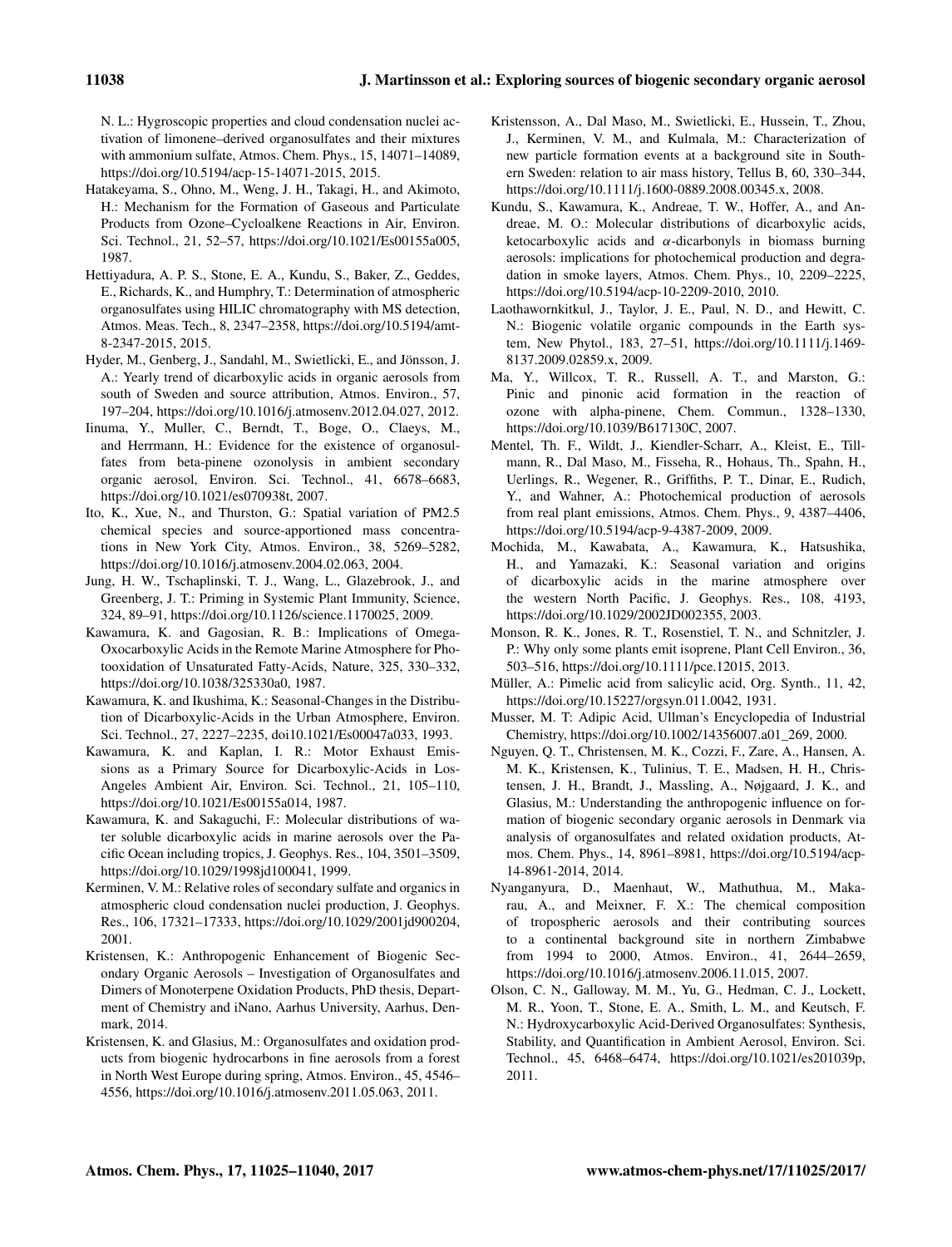- Penuelas, J. and Llusia, J.: BVOCs: plant defense against climate warming?, Trends Plant Sci., 8, 105–109, https://doi.org[/10.1016/S1360-1385\(03\)00008-6,](https://doi.org/10.1016/S1360-1385(03)00008-6) 2003.
- Pope, C. A., Thun, M. J., Namboodiri, M. M., Dockery, D. W., Evans, J. S., Speizer, F. E., and Heath, C. W.: Particulate Air-Pollution as a Predictor of Mortality in a Prospective-Study of US Adults, Am. J. Resp. Crit. Care, 151, 669–674, 1995.
- Putaud, J. P., Van Dingenen, R., Alastuey, A., Bauer, H., Birmili, W., Cyrys, J., Flentje, H., Fuzzi, S., Gehrig, R., Hansson, H. C., Harrison, R. M., Herrmann, H., Hitzenberger, R., Huglin, C., Jones, A. M., Kasper-Giebl, A., Kiss, G., Kousa, A., Kuhlbusch, T. A. J., Loschau, G., Maenhaut, W., Molnar, A., Moreno, T., Pekkanen, J., Perrino, C., Pitz, M., Puxbaum, H., Querol, X., Rodriguez, S., Salma, I., Schwarz, J., Smolik, J., Schneider, J., Spindler, G., ten Brink, H., Tursic, J., Viana, M., Wiedensohler, A., and Raes, F.: A European aerosol phenomenology-3: Physical and chemical characteristics of particulate matter from 60 rural, urban, and kerbside sites across Europe, Atmos. Environ., 44, 1308–1320, https://doi.org[/10.1016/j.atmosenv.2009.12.011,](https://doi.org/10.1016/j.atmosenv.2009.12.011) 2010.
- Räisänen, T., Ryyppö, A., and Kellomäki, S.: Effects of elevated  $CO<sub>2</sub>$  and temperature on monoterpene emission of Scots pine (*Pinus sylvestris* L.), Atmos. Environ., 42, 4160–4171, https://doi.org[/10.1016/j.atmosenv.2008.01.023,](https://doi.org/10.1016/j.atmosenv.2008.01.023) 2008.
- Riva, M., Tomaz, S., Cui, T. Q., Lin, Y. H., Perraudin, E., Gold, A., Stone, E. A., Villenave, E., and Surratt, J. D.: Evidence for an Unrecognized Secondary Anthropogenic Source of Organosulfates and Sulfonates: Gas-Phase Oxidation of Polycyclic Aromatic Hydrocarbons in the Presence of Sulfate Aerosol, Environ. Sci. Technol., 49, 6654–6664, https://doi.org[/10.1021/acs.est.5b00836,](https://doi.org/10.1021/acs.est.5b00836) 2015.
- Riva, M., Da Silva Barbosa, T., Lin, Y.-H., Stone, E. A., Gold, A., and Surratt, J. D.: Chemical characterization of organosulfates in secondary organic aerosol derived from the photooxidation of alkanes, Atmos. Chem. Phys., 16, 11001–11018, https://doi.org[/10.5194/acp-16-11001-2016,](https://doi.org/10.5194/acp-16-11001-2016) 2016.
- Schindelka, J., Iinuma, Y., Hoffmann, D., and Herrmann, H.: Sulfate radical-initiated formation of isoprene-derived organosulfates in atmospheric aerosols, Faraday Discuss., 165, 237–259, https://doi.org[/10.1039/c3fd00042g,](https://doi.org/10.1039/c3fd00042g) 2013.
- Seibert, P. and Frank, A.: Source-receptor matrix calculation with a Lagrangian particle dispersion model in backward mode, Atmos. Chem. Phys., 4, 51–63, https://doi.org[/10.5194/acp-4-51-](https://doi.org/10.5194/acp-4-51-2004) [2004,](https://doi.org/10.5194/acp-4-51-2004) 2004.
- Shalamzari, M. S., Ryabtsova, O., Kahnt, A., Vermeylen, R., Herent, M. F., Quetin-Leclercq, J., Van der Veken, P., Maenhaut, W., and Claeys, M.: Mass spectrometric characterization of organosulfates related to secondary organic aerosol from isoprene, Rapid Commun. Mass Sp., 27, 784–794, https://doi.org[/10.1002/rcm.6511,](https://doi.org/10.1002/rcm.6511) 2013.
- Sharkey, T. D., Wiberley, A. E., and Donohue, A. R.: Isoprene emission from plants: Why and how, Ann. Bot.-London, 101, 5–18, https://doi.org[/10.1093/aob/mcm240,](https://doi.org/10.1093/aob/mcm240) 2008.
- Stein, A. F., Draxler, R. R., Rolph, G. D., Stunder, B. J. B., Cohen, M. D., and Ngan, F.: Noaa's Hysplit Atmospheric Transport and Dispersion Modeling System, B. Am. Meteorol. Soc., 96, 2059– 2077, https://doi.org[/10.1175/Bams-D-14-00110.1,](https://doi.org/10.1175/Bams-D-14-00110.1) 2015.
- Steinbrecher, R., Hauff, K., Hakola, H., and Rössler, J.: A revised parameterisation for emission modelling of isoprenoids for bo-

real plants, The European Commission, Luxembourg, 29–43, 1999.

- Stephanou, E. G. and Stratigakis, N.: Oxocarboxylic and Alpha,Omega-Dicarboxylic Acids – Photooxidation Products of Biogenic Unsaturated Fatty-Acids Present in Urban Aerosols, Environ. Sci. Technol., 27, 1403–1407, https://doi.org[/10.1021/Es00044a016,](https://doi.org/10.1021/Es00044a016) 1993.
- Stohl, A., Forster, C., Frank, A., Seibert, P., and Wotawa, G.: Technical note: The Lagrangian particle dispersion model FLEXPART version 6.2, Atmos. Chem. Phys., 5, 2461–2474, https://doi.org[/10.5194/acp-5-2461-2005,](https://doi.org/10.5194/acp-5-2461-2005) 2005.
- Surratt, J. D., Kroll, J. H., Kleindienst, T. E., Edney, E. O., Claeys, M., Sorooshian, A., Ng, N. L., Offenberg, J. H., Lewandowski, M., Jaoui, M., Flagan, R. C., and Seinfeld, J. H.: Evidence for organosulfates in secondary organic aerosol, Environ. Sci. Technol., 41, 517–527, https://doi.org[/10.1021/es062081q,](https://doi.org/10.1021/es062081q) 2007a.
- Surratt, J. D., Lewandowski, M., Offenberg, J. H., Jaoui, M., Kleindienst, T. E., Edney, E. O., and Seinfeld, J. H.: Effect of acidity on secondary organic aerosol formation from isoprene, Environ. Sci. Technol., 41, 5363–5369, https://doi.org[/10.1021/es0704176,](https://doi.org/10.1021/es0704176) 2007b.
- Surratt, J. D., Gomez-Gonzalez, Y., Chan, A. W. H., Vermeylen, R., Shahgholi, M., Kleindienst, T. E., Edney, E. O., Offenberg, J. H., Lewandowski, M., Jaoui, M., Maenhaut, W., Claeys, M., Flagan, R. C., and Seinfeld, J. H.: Organosulfate formation in biogenic secondary organic aerosol, J. Phys. Chem. A, 112, 8345–8378, https://doi.org[/10.1021/jp802310p,](https://doi.org/10.1021/jp802310p) 2008.
- Surratt, J. D., Chan, A. W. H., Eddingsaas, N. C., Chan, M. N., Loza, C. L., Kwan, A. J., Hersey, S. P., Flagan, R. C., Wennberg, P. O., and Seinfeld, J. H.: Reactive intermediates revealed in secondary organic aerosol formation from isoprene, P. Natl. Acad. Sci. USA, 107, 6640–6645, https://doi.org[/10.1073/pnas.0911114107,](https://doi.org/10.1073/pnas.0911114107) 2010.
- Szmigielski, R., Surratt, J. D., Gomez-Gonzalez, Y., Van der Veken, P., Kourtchev, I., Vermeylen, R., Blockhuys, F., Jaoui, M., Kleindienst, T. E., Lewandowski, M., Offenberg, J. H., Edney, E. O., Seinfeld, J. H., Maenhaut, W., and Claeys, M.: 3-methyl-1,2,3-butanetricarboxylic acid: An atmospheric tracer for terpene secondary organic aerosol, Geophys. Res. Lett., 34, L24811, https://doi.org[/10.1029/2007GL031338,](https://doi.org/10.1029/2007GL031338) 2007.
- Tolocka, M. P. and Turpin, B.: Contribution of Organosulfur Compounds to Organic Aerosol Mass, Environ. Sci. Technol., 46, 7978–7983, https://doi.org[/10.1021/es300651v,](https://doi.org/10.1021/es300651v) 2012.
- van Pinxteren, D., Brüggemann, E., Gnauk, T., Müller, K., Thiel, C., and Herrmann, H.: A GIS based approach to back trajectory analysis for the source apportionment of aerosol constituents and its first application, J. Atmos. Chem., 67, 1–28, https://doi.org[/10.1007/s10874-011-9199-9,](https://doi.org/10.1007/s10874-011-9199-9) 2010.
- van Pinxteren, D., Neusüß, C., and Herrmann, H.: On the abundance and source contributions of dicarboxylic acids in size-resolved aerosol particles at continental sites in central Europe, Atmos. Chem. Phys., 14, 3913–3928, https://doi.org[/10.5194/acp-14-](https://doi.org/10.5194/acp-14-3913-2014) [3913-2014,](https://doi.org/10.5194/acp-14-3913-2014) 2014.
- Wehner, B. and Wiedensohler, A.: Long term measurements of submicrometer urban aerosols: statistical analysis for correlations with meteorological conditions and trace gases, Atmos. Chem. Phys., 3, 867–879, https://doi.org[/10.5194/acp-3-867-](https://doi.org/10.5194/acp-3-867-2003) [2003,](https://doi.org/10.5194/acp-3-867-2003) 2003.